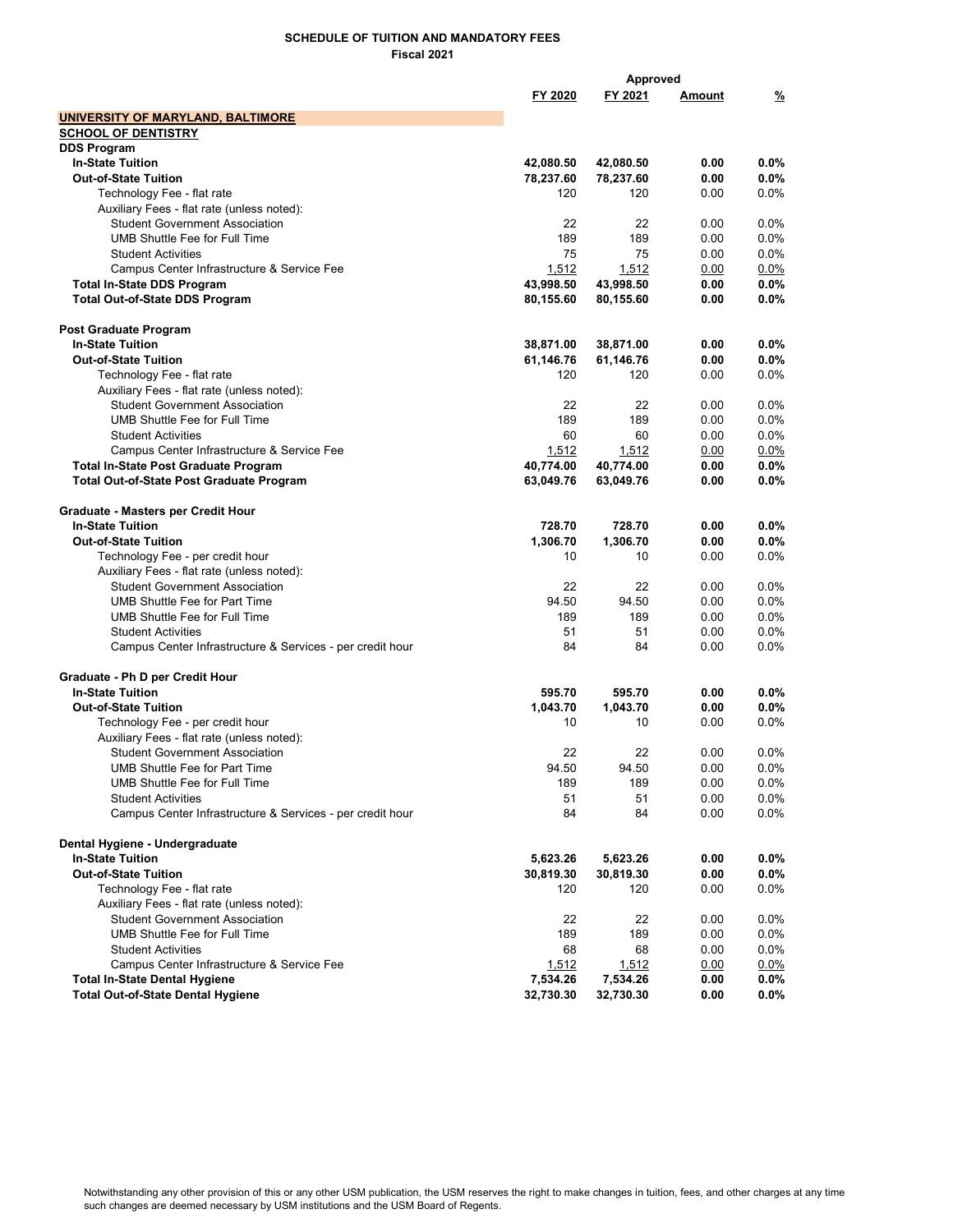|                                                            |          | Approved       |               |               |
|------------------------------------------------------------|----------|----------------|---------------|---------------|
|                                                            | FY 2020  | FY 2021        | <u>Amount</u> | $\frac{9}{6}$ |
|                                                            |          |                |               |               |
| Dental Hygiene - Undergraduate per Credit Hour             |          |                |               |               |
| <b>In-State Tuition</b>                                    | 393.72   | 393.72         | 0.00          | $0.0\%$       |
| <b>Out-of-State Tuition</b>                                | 979.97   | 979.97         | 0.00          | 0.0%          |
| Technology Fee - per credit hour                           | 10       | 10             | 0.00          | $0.0\%$       |
| Auxiliary Fees - flat rate (unless noted):                 |          |                |               |               |
| <b>Student Government Association</b>                      | 22       | 22             | 0.00          | $0.0\%$       |
| <b>UMB Shuttle Fee for Part Time</b>                       | 94.50    | 94.50          | 0.00          | 0.0%          |
| UMB Shuttle Fee for Full Time                              | 189      | 189            | 0.00          | 0.0%          |
| <b>Student Activities</b>                                  | 46       | 46             | 0.00          | 0.0%          |
| Campus Center Infrastructure & Services - per credit hour  | 84       | 84             | 0.00          | $0.0\%$       |
| School of Dentistry Shady Grove Programs                   |          |                |               |               |
| Clinical Dental Hygiene Leadership Dual Degree*            |          |                |               |               |
| <b>In-State Tuition</b>                                    |          | 15,742.00      | N/A           | N/A           |
| <b>Out-of-State Tuition</b>                                |          | 22,038.80      | N/A           | N/A           |
| Technology Fee - per credit hour                           |          | 120            | N/A           | N/A           |
| Auxiliary Fees - flat rate (unless noted):                 |          |                |               |               |
| <b>Student Government Association</b>                      |          | 22             | N/A           | N/A           |
| <b>USG Auxiliary fee</b>                                   |          | 716.88         | N/A           | N/A           |
|                                                            |          |                |               |               |
| <b>USG Facilities fee</b>                                  |          | 43.26          | N/A           | N/A           |
| <b>Student Activities</b>                                  |          | 68             | N/A           | N/A           |
| Off Campus Center Student Services fee                     |          | 300            | N/A           | N/A           |
| <b>SCHOOL OF LAW</b>                                       |          |                |               |               |
| <b>JD Full Time Program</b>                                |          |                |               |               |
| In-State Tuition (base tuition 12 credits or more)         | 32,808   | 32,808         | 0.00          | $0.0\%$       |
| Out-of-State Tuition (base tuition 12 credits or more)     | 48,426   | 48,426         | 0.00          | 0.0%          |
| Technology Fee - flat rate                                 | 120      | 120            | 0.00          | $0.0\%$       |
| Auxiliary Fees - flat rate (unless noted):                 |          |                |               |               |
| <b>Student Government Association</b>                      | 22       | 22             | 0.00          | $0.0\%$       |
| <b>UMB Shuttle Fee for Full Time</b>                       | 189      | 189            | 0.00          | 0.0%          |
| <b>Student Activities</b>                                  | 65       | 65             | 0.00          | 0.0%          |
| Campus Center Infrastructure & Service Fee                 | 1,512    | 1,512          | 0.00          | $0.0\%$       |
| Total In-State JD Full Time - 12 credits or more           | 34,716   | 34,716         | 0.00          | $0.0\%$       |
| Total Out-of-State JD Full Time - 12 credits or more       | 50,334   | 50,334         | 0.00          | $0.0\%$       |
|                                                            |          |                |               |               |
| JD Part Time Program Flat Rate (Prior to FY 2016-2017)**   |          |                |               |               |
| In-State Tuition (base tuition 9 to 11.99 credits)         | 24,723   | 0              | N/A           | N/A           |
| Out-of-State Tuition (base tuition 9 to 11.99 credits)     | 36,435   | 0              | N/A           | N/A           |
| Technology Fee - flat rate                                 | 120      | 0              | N/A           | N/A           |
| Auxiliary Fees - flat rate (unless noted):                 |          |                |               |               |
| <b>Student Government Association</b>                      | 22       | 0              |               |               |
| UMB Shuttle Fee for Full Time                              | 189      | 0              | N/A           | N/A           |
| <b>Student Activities</b>                                  | 49       | 0              | N/A           | N/A           |
| Campus Center Infrastructure & Service Fee                 | 1,512    | $\overline{0}$ | N/A           | N/A           |
| Total In-State JD Part Time 9-11.99 credits                | 26,615   | 0              | N/A           | N/A           |
| Total Out-of-State JD Part Time 9-11.99 credits            | 38,327   | 0              | N/A           | N/A           |
| JD Program per Credit Hour (Prior to FY 2016-2017)**       |          |                |               |               |
| In-State Tuition (per credit hour less than 9 credits)     | 1,418.20 | 0.00           | N/A           | N/A           |
| Out-of-State Tuition (per credit hour less than 9 credits) | 2,068.70 | 0.00           | N/A           | N/A           |
| Technology Fee - per credit hour                           | 10       | 0              | N/A           | N/A           |
| Auxiliary Fees - flat rate (unless noted):                 |          |                |               |               |
| <b>Student Government Association flat rate</b>            | 22       | 0              | N/A           | N/A           |
| <b>UMB Shuttle Fee for Part Time</b>                       |          |                |               |               |
|                                                            | 94.50    | 0              | N/A           | N/A           |
| <b>Student Activities</b>                                  | 49       | 0              | N/A           | N/A           |
| Campus Center Infrastructure & Services - per credit hour  | 84       | 0              | N/A           | N/A           |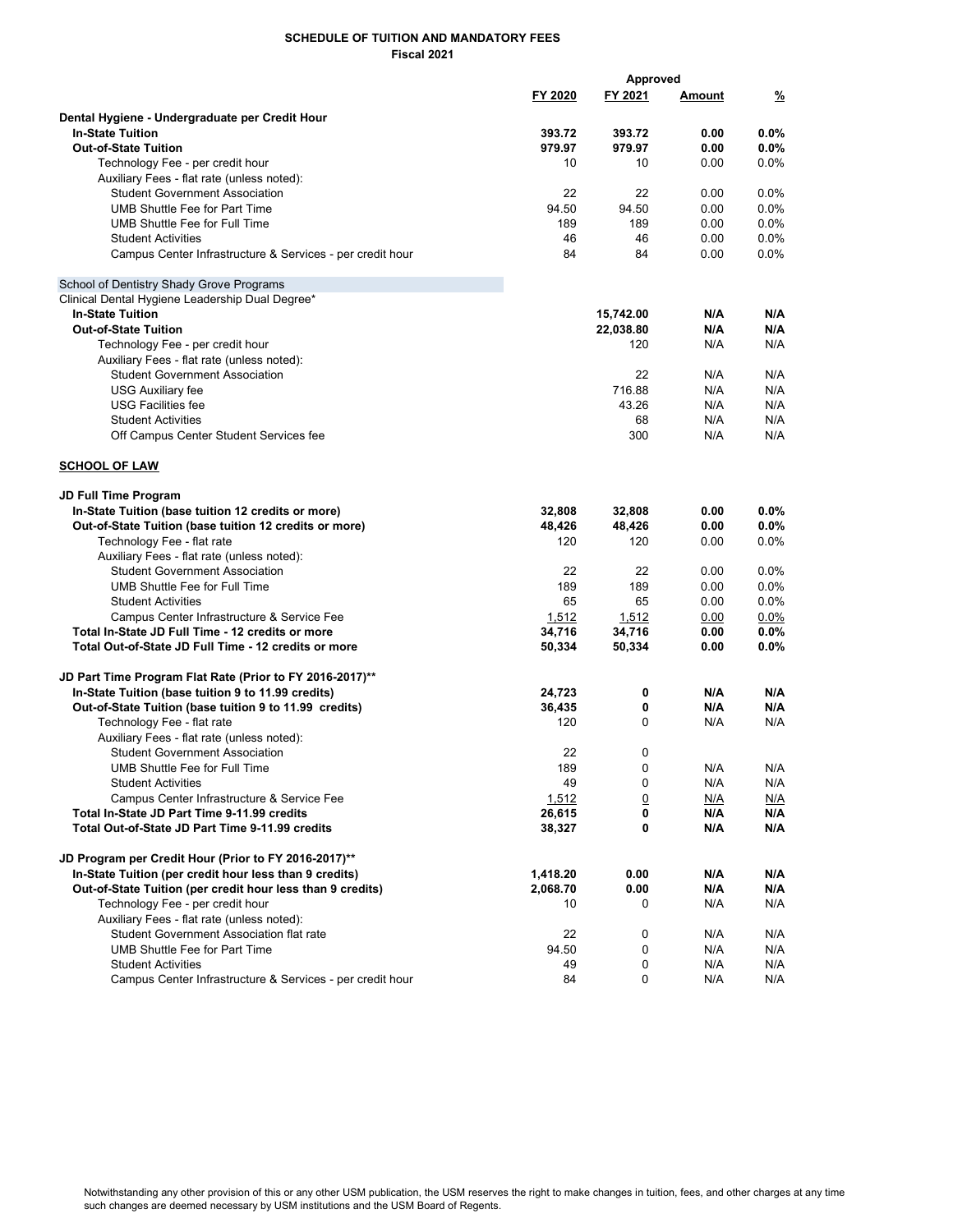|                                                                            | Approved  |                |               |         |
|----------------------------------------------------------------------------|-----------|----------------|---------------|---------|
|                                                                            | FY 2020   | FY 2021        | <u>Amount</u> | %       |
|                                                                            |           |                |               |         |
| JD Full Time Program Flat Rate (New Students Entering Fall FY 2016-2017)** |           |                |               |         |
| In-State Tuition (base tuition 32 credits Year 1 Only)                     | 32,808    | 0              | N/A           | N/A     |
| Out-of-State Tuition (base tuition 32 credits Year 1 Only)                 | 48,426    | 0              | N/A           | N/A     |
|                                                                            |           |                | N/A           | N/A     |
| Technology Fee - flat rate                                                 | 120       | 0              |               |         |
| Auxiliary Fees - flat rate (unless noted):                                 |           |                |               |         |
| <b>Student Government Association</b>                                      | 22        | 0              | N/A           | N/A     |
| <b>UMB Shuttle Fee for Full Time</b>                                       | 189       | 0              | N/A           | N/A     |
| <b>Student Activities</b>                                                  | 65        | $\mathbf 0$    | N/A           | N/A     |
| Campus Center Infrastructure & Service Fee                                 | 1,512     | $\overline{0}$ | N/A           | N/A     |
| Total In-State JD Full Time - 32 credits                                   | 34,716    | 0              | N/A           | N/A     |
| Total Out-of-State JD Full Time - 32 credits                               | 50,334    | 0              | N/A           | N/A     |
|                                                                            |           |                |               |         |
| JD Part Time Program Flat Rate                                             |           |                |               |         |
| In-State Tuition (base tuition 20 credits, Year 1 and 2 Only)              | 21,537.50 | 21,537.50      | 0.00          | 0.0%    |
| Out-of-State Tuition (base tuition 20 credits, Year 1 and 2 Only)          | 31,704.50 | 31,704.50      | 0.00          | 0.0%    |
| Technology Fee - flat rate                                                 | 120       | 120            | 0.00          | 0.0%    |
| Auxiliary Fees - flat rate (unless noted):                                 |           |                |               |         |
| <b>Student Government Association</b>                                      | 22        | 22             | 0.00          | $0.0\%$ |
| UMB Shuttle Fee for Full Time                                              | 189       | 189            | 0.00          | 0.0%    |
| <b>Student Activities</b>                                                  | 49        | 49             | 0.00          | 0.0%    |
| Campus Center Infrastructure & Service Fee                                 | 1,512     | 1,512          | 0.00          | $0.0\%$ |
| Total In-State JD Part Time 20 credits                                     | 23,429.50 | 23,429.50      | 0.00          | $0.0\%$ |
| <b>Total Out-of-State JD Part Time 20 credits</b>                          |           |                |               | 0.0%    |
|                                                                            | 33,596.50 | 33,596.50      | 0.00          |         |
|                                                                            |           |                |               |         |
| JD Program per Credit Hour                                                 |           |                |               |         |
| In-State Tuition (per credit hour)                                         | 1,241.70  | 1,241.70       | 0.00          | $0.0\%$ |
| Out-of-State Tuition (per credit hour)                                     | 1,831.20  | 1,831.20       | 0.00          | $0.0\%$ |
| Technology Fee - per credit hour                                           | 10        | 10             | 0.00          | $0.0\%$ |
| Auxiliary Fees - flat rate (unless noted):                                 |           |                |               |         |
| <b>Student Government Association flat rate</b>                            | 22        | 22             | 0.00          | $0.0\%$ |
| <b>UMB Shuttle Fee for Part Time</b>                                       | 94.50     | 94.50          | 0.00          | 0.0%    |
| <b>Student Activities</b>                                                  | 49        | 49             | 0.00          | 0.0%    |
| Campus Center Infrastructure & Services - per credit hour                  | 84        | 84             | 0.00          | 0.0%    |
|                                                                            |           |                |               |         |
| <b>LLM Full Time Program Flat Rate</b>                                     |           |                |               |         |
| In-State Tuition (base tuition 12 - 14 credits (>14 NA))                   | 28,265.50 | 28,265.50      | 0.00          | $0.0\%$ |
| Out-of-State Tuition (base tuition 12 - 14 credits (>14 NA))               | 28,265.50 | 28,265.50      | 0.00          | 0.0%    |
| Technology Fee - flat rate                                                 | 120       | 120            | 0.00          | $0.0\%$ |
| Auxiliary Fees - flat rate (unless noted):                                 |           |                |               |         |
| <b>Student Government Association</b>                                      | 22        | 22             | 0.00          | $0.0\%$ |
| UMB Shuttle Fee for Full Time                                              | 189       | 189            | 0.00          | 0.0%    |
| <b>Student Activities</b>                                                  | 65        | 65             | 0.00          | 0.0%    |
| Campus Center Infrastructure & Service Fee                                 | 1,512     | 1,512          | 0.00          | 0.0%    |
| Total In-State LLM Full Time - 12 credits or more                          | 30,173.50 | 30,173.50      | 0.00          | $0.0\%$ |
| Total Out-of-State LLM Full Time - 12 credits or more                      | 30,173.50 | 30,173.50      |               | $0.0\%$ |
|                                                                            |           |                | 0.00          |         |
| <b>LLM Program per Credit Hour</b>                                         |           |                |               |         |
| In-State Tuition <12 credits                                               | 1,109.20  |                |               | $0.0\%$ |
|                                                                            |           | 1,109.20       | 0.00          |         |
| Out-of-State Tuition <12 credits                                           | 1,109.20  | 1,109.20       | 0.00          | $0.0\%$ |
| Technology Fee - per credit hour                                           | 10        | 10             | 0.00          | 0.0%    |
| Auxiliary Fees - flat rate (unless noted):                                 |           |                |               |         |
| Student Government Association flat rate                                   | 22        | 22             | 0.00          | 0.0%    |
| <b>UMB Shuttle Fee for Part Time</b>                                       | 94.50     | 94.50          | 0.00          | $0.0\%$ |
| <b>Student Activities</b>                                                  | 49        | 49             | 0.00          | 0.0%    |
| Campus Center Infrastructure & Services - per credit hour                  | 84        | 84             | 0.00          | $0.0\%$ |
|                                                                            |           |                |               |         |
| Master of Science in Law per Credit Hour (at College Park)                 |           |                |               |         |
| <b>In-State Tuition</b>                                                    | 865.70    | 865.70         | 0.00          | $0.0\%$ |
| <b>Out-of-State Tuition</b>                                                | 865.70    | 865.70         | 0.00          | $0.0\%$ |
| Technology Fee - per credit hour                                           | 10        | 10             | 0.00          | 0.0%    |
| Auxiliary Fees - flat rate (unless noted):                                 |           |                |               |         |
| <b>Student Government Association flat rate</b>                            | 22        | 22             | 0.00          | $0.0\%$ |
| Off Campus Student Serves Fee (per credit hour)                            | 25        | 25             | 0.00          | $0.0\%$ |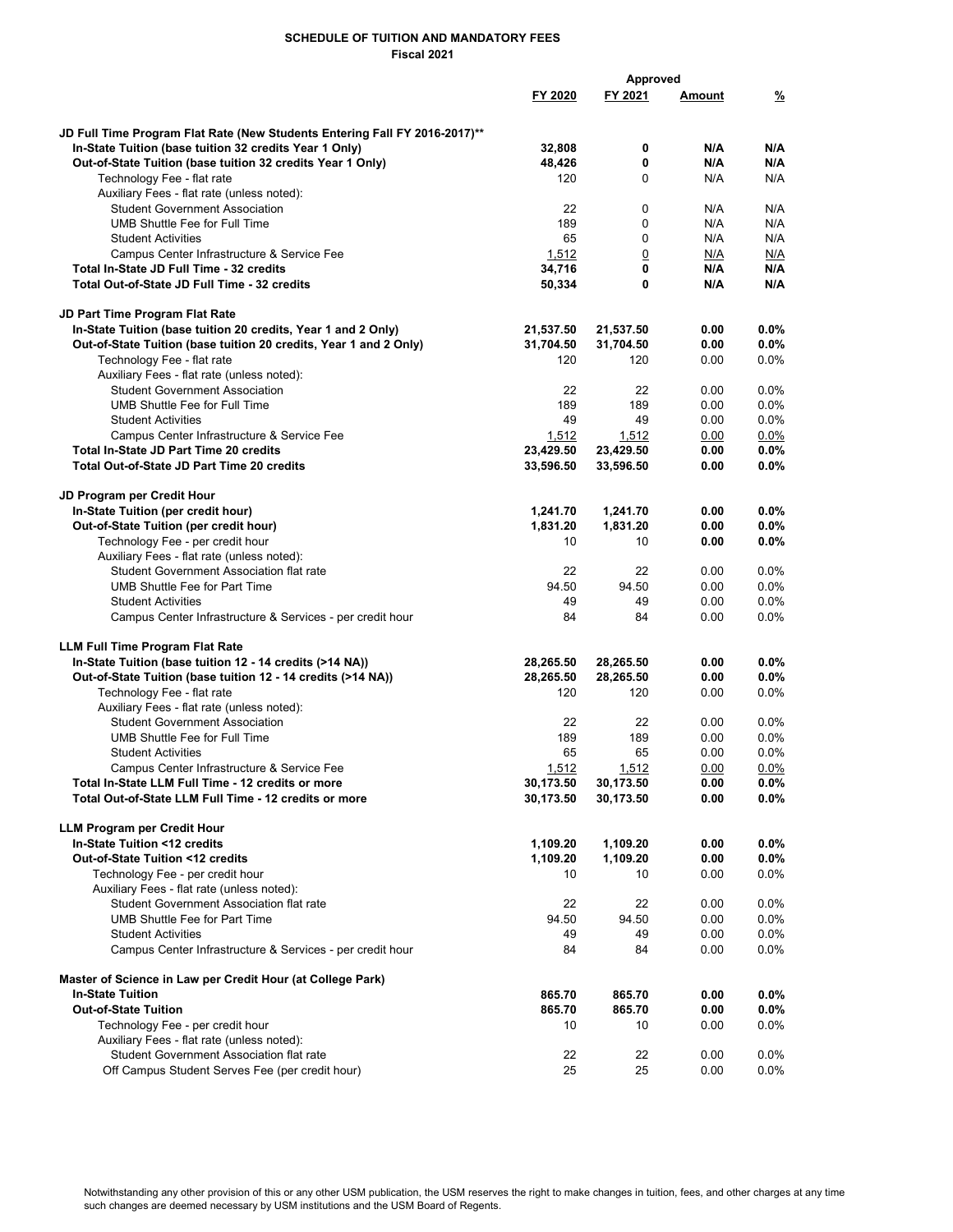|                                                                                | Approved     |              |               |                 |
|--------------------------------------------------------------------------------|--------------|--------------|---------------|-----------------|
|                                                                                | FY 2020      | FY 2021      | <u>Amount</u> | $\frac{9}{2}$   |
|                                                                                |              |              |               |                 |
| <b>ONLINE - Master of Science in Law (Cybersecurity) per Credit Hour</b>       |              |              |               |                 |
| <b>In-State Tuition</b>                                                        | 865.70       | 865.70       | 0.00          | $0.0\%$         |
| <b>Out-of-State Tuition</b>                                                    | 865.70<br>10 | 865.70<br>10 | 0.00<br>0.00  | 0.0%<br>0.0%    |
| Technology Fee - per credit hour<br>Auxiliary Fees - flat rate (unless noted): |              |              |               |                 |
| <b>Student Government Association</b>                                          | 22           | 22           | 0.00          | 0.0%            |
| Off Campus Student Serves Fee (per credit hour)*                               | 25           | 25           | 0.00          | 0.0%            |
|                                                                                |              |              |               |                 |
| ONLINE - Master of Science in Law (Homeland Sec & Crisis Mgmt) Per Credit Hour |              |              |               |                 |
| <b>In-State Tuition</b>                                                        | 865.70       | 865.70       | 0.00          | $0.0\%$         |
| <b>Out-of-State Tuition</b>                                                    | 865.70       | 865.70       | 0.00          | 0.0%            |
| Technology Fee - per credit hour                                               | 10           | 10           | 0.00          | $0.0\%$         |
| Auxiliary Fees - flat rate (unless noted):                                     |              |              |               |                 |
| <b>Student Government Association</b>                                          | 22           | 22           | 0.00          | $0.0\%$         |
| Off Campus Student Serves Fee (per credit hour)                                | 25           | 25           | 0.00          | 0.0%            |
| <b>SCHOOL OF MEDICINE</b>                                                      |              |              |               |                 |
| <b>MD Program</b>                                                              |              |              |               |                 |
| <b>In-State Tuition</b>                                                        | 37,809.50    | 37,809.50    | 0.00          | $0.0\%$         |
| <b>Out-of-State Tuition</b>                                                    | 66,904.50    | 66,904.50    | 0.00          | $0.0\%$         |
| Technology Fee - flat rate                                                     | 120          | 120          | 0.00          | 0.0%            |
| Auxiliary Fees - flat rate (unless noted):                                     |              |              |               |                 |
| <b>Student Government Association</b>                                          | 22           | 22           | 0.00          | 0.0%            |
| UMB Shuttle Fee for Full Time                                                  | 189          | 189          | 0.00          | $0.0\%$         |
| <b>Student Activities</b>                                                      | 83           | 83           | 0.00          | 0.0%            |
| Campus Center Infrastructure & Service Fee                                     | 1,512        | 1,512        | 0.00          | $0.0\%$         |
| <b>Total In-State MD Program</b>                                               | 39,735.50    | 39,735.50    | 0.00          | $0.0\%$         |
| <b>Total Out-of-State MD Program</b>                                           | 68,830.50    | 68,830.50    | 0.00          | $0.0\%$         |
| Medicine Graduate - Masters per Credit Hour                                    |              |              |               |                 |
| <b>In-State Tuition</b>                                                        | 728.70       | 728.70       | 0.00          | 0.0%            |
| <b>Out-of-State Tuition</b>                                                    | 1,306.70     | 1,306.70     | 0.00          | $0.0\%$         |
| Technology Fee - per credit hour                                               | 10           | 10           | 0.00          | 0.0%            |
| Auxiliary Fees - flat rate (unless noted):                                     |              |              |               |                 |
| <b>Student Government Association</b>                                          | 22           | 22           | 0.00          | 0.0%            |
| UMB Shuttle Fee for Part Time                                                  | 94.50        | 94.50        | 0.00          | 0.0%            |
| UMB Shuttle Fee for Full Time                                                  | 189          | 189          | 0.00          | 0.0%            |
| <b>Student Activities flat rate</b>                                            | 51           | 51           | 0.00          | 0.0%            |
| Campus Center Infrastructure & Services - per credit hour                      | 84           | 84           | 0.00          | 0.0%            |
| Medicine Graduate - Ph D per Credit Hour                                       |              |              |               |                 |
| <b>In-State Tuition</b>                                                        | 595.70       | 595.70       | 0.00          | 0.0%            |
| <b>Out-of-State Tuition</b>                                                    | 1,043.70     | 1.043.70     | 0.00          | $0.0\%$         |
| Technology Fee - per credit hour                                               | 10           | 10           | 0.00          | $0.0\%$         |
| Auxiliary Fees - flat rate (unless noted):                                     |              |              |               |                 |
| <b>Student Government Association</b>                                          | 22           | 22           | 0.00          | 0.0%            |
| <b>UMB Shuttle Fee for Part Time</b>                                           | 94.50        | 94.50        | 0.00          | $0.0\%$         |
| <b>UMB Shuttle Fee for Full Time</b>                                           | 189          | 189          | 0.00          | $0.0\%$         |
| <b>Student Activities</b>                                                      | 51           | 51           | 0.00          | $0.0\%$         |
| Campus Center Infrastructure & Services - per credit hour                      | 84           | 84           | 0.00          | 0.0%            |
| <b>Masters in Genetic Counseling</b>                                           |              |              |               |                 |
| <b>In-State Tuition</b>                                                        | 19,930.50    | 19,930.50    | 0.00          | $0.0\%$         |
| <b>Out-of-State Tuition</b>                                                    | 32,911.00    | 32,911.00    | 0.00          | 0.0%            |
| Technology Fee - flat rate                                                     | 120          | 120          | 0.00          | $0.0\%$         |
| Auxiliary Fees - flat rate (unless noted):                                     |              |              |               |                 |
| <b>Student Government Association</b><br><b>UMB Shuttle Fee for Full Time</b>  | 22           | 22           | 0.00          | $0.0\%$         |
| <b>Student Activities</b>                                                      | 189<br>75    | 189<br>75    | 0.00<br>0.00  | $0.0\%$<br>0.0% |
| Campus Center Infrastructure & Service Fee                                     | 1,512        | 1,512        |               | 0.0%            |
| <b>Total In-State Genetic Counseling</b>                                       | 21,848.50    | 21,848.50    | 0.00<br>0.00  | $0.0\%$         |
| <b>Total Out-of-State Genetic Counseling</b>                                   | 34,829.00    | 34,829.00    | 0.00          | 0.0%            |
|                                                                                |              |              |               |                 |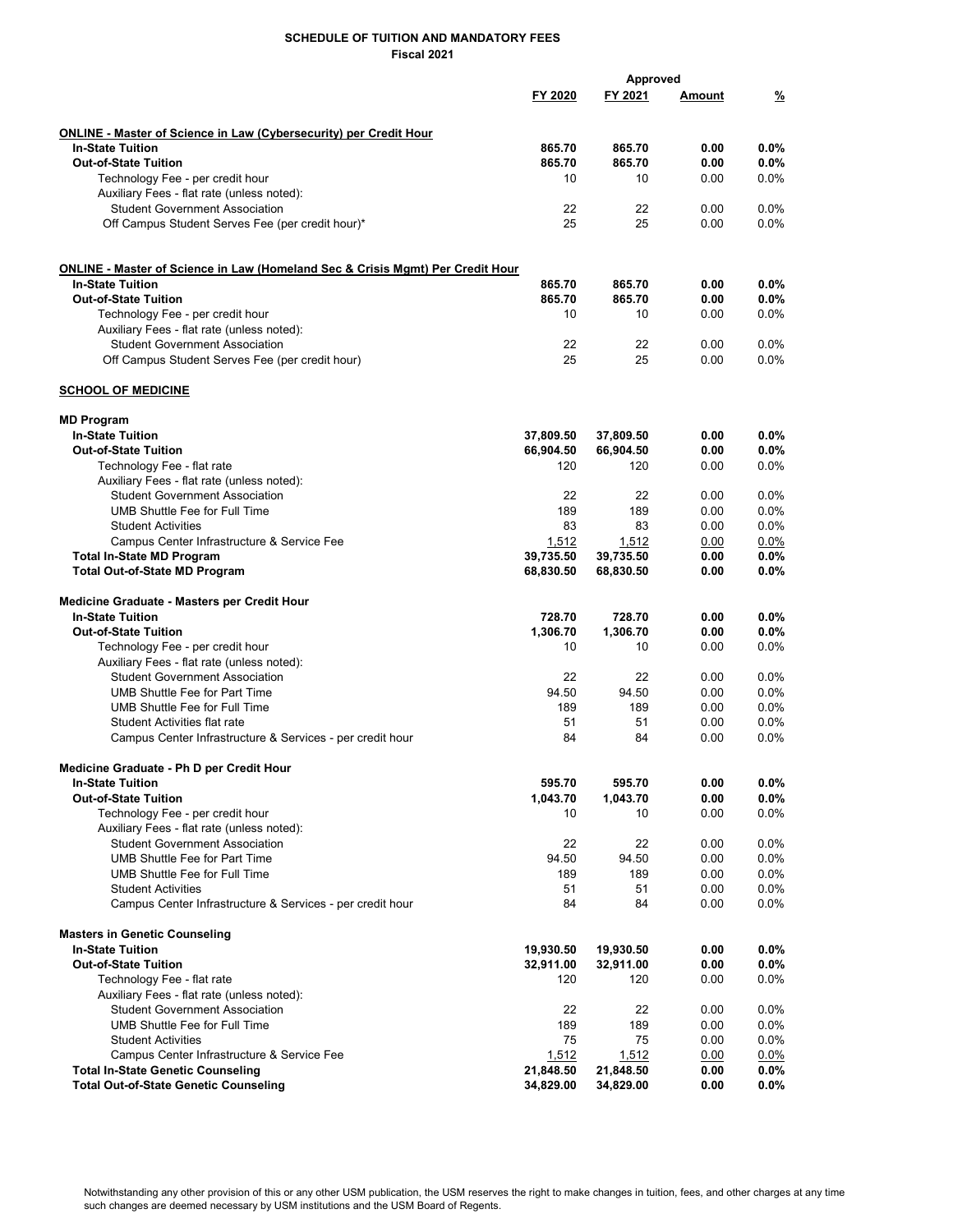|                                                                               |          | Approved |               |          |
|-------------------------------------------------------------------------------|----------|----------|---------------|----------|
|                                                                               | FY 2020  | FY 2021  | <u>Amount</u> | <u>%</u> |
|                                                                               |          |          |               |          |
| Masters in Public Health per Credit Hour                                      |          |          |               |          |
| <b>In-State Tuition</b>                                                       | 853.70   | 853.70   | 0.00          | $0.0\%$  |
| <b>Out-of-State Tuition</b>                                                   | 1,507.70 | 1,507.70 | 0.00          | 0.0%     |
| Technology Fee - per credit hour                                              | 10       | 10       | 0.00          | 0.0%     |
| Auxiliary Fees - flat rate (unless noted):                                    | 22       | 22       |               | 0.0%     |
| <b>Student Government Association</b><br><b>UMB Shuttle Fee for Part Time</b> | 94.50    | 94.50    | 0.00<br>0.00  | 0.0%     |
| <b>UMB Shuttle Fee for Full Time</b>                                          | 189      | 189      | 0.00          | 0.0%     |
| <b>Student Activities</b>                                                     | 47       | 47       | 0.00          | $0.0\%$  |
| Campus Center Infrastructure & Services - per credit hour                     | 84       | 84       | 0.00          | $0.0\%$  |
| Medical & Research Technology - Undergraduate                                 |          |          |               |          |
| <b>In-State Tuition</b>                                                       | 8,192    | 8,192    | 0.00          | $0.0\%$  |
| <b>Out-of-State Tuition</b>                                                   | 24,876   | 24,876   | 0.00          | $0.0\%$  |
| Technology Fee - flat rate                                                    | 120      | 120      | 0.00          | $0.0\%$  |
| Auxiliary Fees - flat rate (unless noted):                                    |          |          |               |          |
| <b>Student Government Association</b>                                         | 22       | 22       | 0.00          | $0.0\%$  |
| <b>UMB Shuttle Fee for Full Time</b>                                          | 189      | 189      | 0.00          | 0.0%     |
| <b>Student Activities</b>                                                     | 51       | 51       | 0.00          | $0.0\%$  |
| Campus Center Infrastructure & Service Fee                                    | 1,512    | 1,512    | 0.00          | $0.0\%$  |
| Total In-State Med. & Research Technology                                     | 10,086   | 10,086   | 0.00          | $0.0\%$  |
| Total Out-of-State Med. & Research Tech.                                      | 26,770   | 26,770   | 0.00          | $0.0\%$  |
| Medical & Research Technology - Post-Baccalaureate Certificate                |          |          |               |          |
| <b>In-State Tuition</b>                                                       | 14,759   | 14,759   | 0.00          | $0.0\%$  |
| <b>Out-of-State Tuition</b>                                                   | 28,657   | 28,657   | 0.00          | $0.0\%$  |
| Technology Fee - flat rate                                                    | 120      | 120      | 0.00          | 0.0%     |
| Auxiliary Fees - flat rate (unless noted):                                    |          |          |               |          |
| <b>Student Government Association</b>                                         | 22       | 22       | 0.00          | $0.0\%$  |
| UMB Shuttle Fee for Full Time                                                 | 189      | 189      | 0.00          | $0.0\%$  |
| <b>Student Activities</b>                                                     | 51       | 51       | 0.00          | $0.0\%$  |
| Campus Center Infrastructure & Service Fee                                    | 1,512    | 1,512    | 0.00          | 0.0%     |
| Total In-State Medical & Research Tech Certificate                            | 16,653   | 16,653   | 0.00          | $0.0\%$  |
| <b>Total Out-of-State Medical &amp; Research Tech Certificate</b>             | 30,551   | 30,551   | 0.00          | $0.0\%$  |
| Medical Research Technology - Undergraduate per Credit Hour                   |          |          |               |          |
| <b>In-State Tuition</b>                                                       | 392.70   | 392.70   | 0.00          | $0.0\%$  |
| <b>Out-of-State Tuition</b>                                                   | 898.70   | 898.70   | 0.00          | $0.0\%$  |
| Technology Fee - per credit hour                                              | 10       | 10       | 0.00          | 0.0%     |
| Auxiliary Fees - flat rate (unless noted):                                    |          |          |               |          |
| <b>Student Government Association</b>                                         | 22       | 22       | 0.00          | $0.0\%$  |
| UMB Shuttle Fee for Part Time                                                 | 94.50    | 94.50    | 0.00          | $0.0\%$  |
| UMB Shuttle Fee for Full Time                                                 | 189      | 189      | 0.00          | 0.0%     |
| <b>Student Activities Fee</b>                                                 | 51       | 51       | 0.00          | 0.0%     |
| Campus Center Infrastructure & Services - per credit hour                     | 84       | 84       | 0.00          | 0.0%     |
| Medical & Research Technology - Graduate per Credit Hour                      |          |          |               |          |
| <b>In-State Tuition</b>                                                       | 760.20   | 760.20   | 0.00          | $0.0\%$  |
| <b>Out-of-State Tuition</b>                                                   | 1,290.70 | 1,290.70 | 0.00          | $0.0\%$  |
| Technology Fee - per credit hour                                              | 10       | 10       | 0.00          | $0.0\%$  |
| Auxiliary Fees - flat rate (unless noted):                                    |          |          |               |          |
| <b>Student Government Association</b>                                         | 22       | 22       | 0.00          | 0.0%     |
| UMB Shuttle Fee for Part Time                                                 | 94.50    | 94.50    | 0.00          | $0.0\%$  |
| UMB Shuttle Fee for Full Time                                                 | 189      | 189      | 0.00          | $0.0\%$  |
| <b>Student Activities Fee</b>                                                 | 51       | 51       | 0.00          | $0.0\%$  |
| Campus Center Infrastructure & Services - per credit hour                     | 84       | 84       | 0.00          | $0.0\%$  |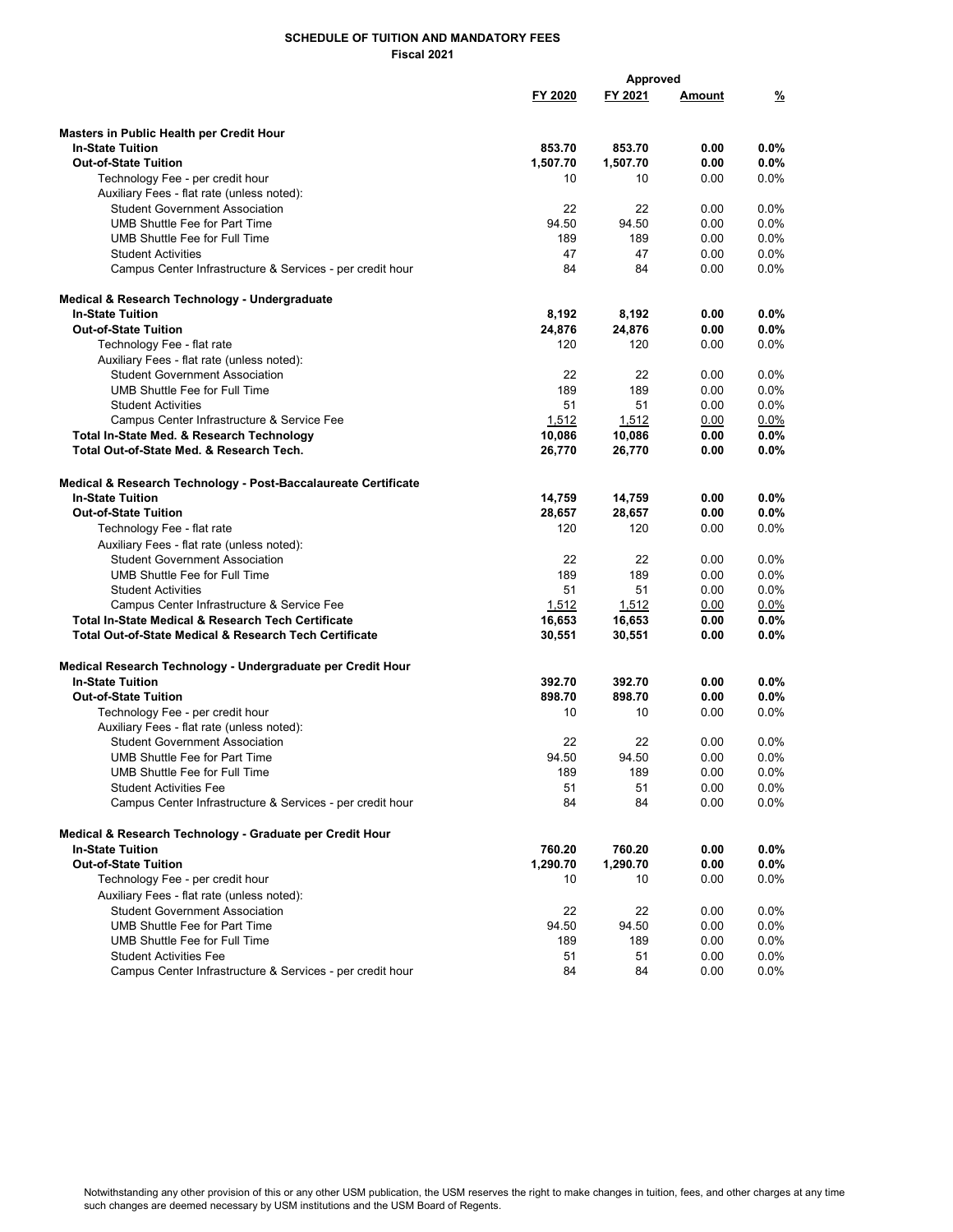|                                                                 |           | <b>Approved</b> |               |         |
|-----------------------------------------------------------------|-----------|-----------------|---------------|---------|
|                                                                 | FY 2020   | FY 2021         | <u>Amount</u> | %       |
|                                                                 |           |                 |               |         |
| Doctorate in Physical Therapy (All PT Students) per Credit Hour |           |                 |               |         |
| <b>In-State Tuition</b>                                         | 666.70    | 666.70          | 0.00          | $0.0\%$ |
| <b>Out-of-State Tuition</b>                                     | 1.138.70  | 1,138.70        | 0.00          | 0.0%    |
| Technology Fee - per credit hour                                | 10        | 10              | 0.00          | 0.0%    |
| Auxiliary Fees - flat rate (unless noted):                      |           |                 |               |         |
| <b>Student Government Association</b>                           | 22        | 22              | 0.00          | 0.0%    |
| <b>UMB Shuttle Fee for Part Time</b>                            | 94.50     | 94.50           | 0.00          | 0.0%    |
| UMB Shuttle Fee for Full Time                                   | 189       | 189             | 0.00          | $0.0\%$ |
| <b>Student Activities Fee</b>                                   | 51        | 51              | 0.00          | 0.0%    |
| Campus Center Infrastructure & Services - per credit hour       | 84        | 84              | 0.00          | $0.0\%$ |
| <b>Masters of Public Health Dual Degree</b>                     |           |                 |               |         |
| <b>In-State Tuition</b>                                         | 25,638.00 | 25,638.00       | 0.00          | $0.0\%$ |
| <b>Out-of-State Tuition</b>                                     | 45,054.00 | 45,054.00       | 0.00          | 0.0%    |
| <b>Technology Fee</b>                                           | 120       | 120             | 0.00          | 0.0%    |
| Auxiliary Fees - flat rate (unless noted):                      |           |                 |               |         |
| <b>Student Government Association</b>                           | 22        | 22              | 0.00          | 0.0%    |
| UMB Shuttle Fee for Full Time                                   | 189       | 189             | 0.00          | 0.0%    |
| <b>Student Activities</b>                                       | 67        | 67              | 0.00          | 0.0%    |
| Campus Center Infrastructure & Service Fee                      | 1,512     | 1,512           | 0.00          | $0.0\%$ |
| <b>Total In-State MPH Dual Degree</b>                           | 27,548.00 | 27,548.00       | 0.00          | $0.0\%$ |
| <b>Total Out-of-State MPH Dual Degree</b>                       | 46,964.00 | 46,964.00       | 0.00          | 0.0%    |
|                                                                 |           |                 |               |         |
| <b>SCHOOL OF NURSING</b>                                        |           |                 |               |         |
| <b>Nursing Undergraduate Traditional</b>                        |           |                 |               |         |
| <b>In-State Tuition</b>                                         | 9,260     | 9,260           | 0.00          | $0.0\%$ |
| <b>Out-of-State Tuition</b>                                     | 38,060    | 38,060          | 0.00          | $0.0\%$ |
| Technology Fee - flat rate                                      | 120       | 120             | 0.00          | $0.0\%$ |
| Auxiliary Fees - flat rate (unless noted):                      |           |                 |               |         |
| <b>Student Government Association</b>                           | 22        | 22              | 0.00          | $0.0\%$ |
| <b>UMB Shuttle Fee for Full Time</b>                            | 189       | 189             | 0.00          | 0.0%    |
| <b>Student Activities</b>                                       | 110       | 110             | 0.00          | 0.0%    |
| Campus Center Infrastructure & Service Fee                      | 1,512     | 1,512           | 0.00          | $0.0\%$ |
| <b>Total In-State School of Nursing - Undergraduate</b>         | 11,213    | 11,213          | 0.00          | 0.0%    |
| Total Out-of-State School of Nursing - Undergraduate            | 40,013    | 40,013          | 0.00          | $0.0\%$ |
| Nursing Undergraduate per Credit Hour Traditional               |           |                 |               |         |
| <b>In-State Tuition</b>                                         | 401.37    | 401.37          | 0.00          | $0.0\%$ |
| <b>Out-of-State Tuition</b>                                     | 1,362.21  | 1,362.21        | 0.00          | $0.0\%$ |
| Technology Fee - per credit hour                                | 10        | 10              | 0.00          | $0.0\%$ |
| Auxiliary Fees - flat rate (unless noted):                      |           |                 |               |         |
| <b>Student Government Association</b>                           | 22        | 22              | 0.00          | 0.0%    |
| <b>UMB Shuttle Fee for Part Time</b>                            | 94.50     | 94.50           | 0.00          | 0.0%    |
| UMB Shuttle Fee for Full Time                                   | 189       | 189             | 0.00          | $0.0\%$ |
| <b>Student Activities</b>                                       | 110       | 110             | 0.00          | 0.0%    |
| Campus Center Infrastructure & Services - per credit hour       | 84        | 84              | 0.00          | $0.0\%$ |
| <b>Nursing Undergraduate (BS) RN-BSN</b>                        |           |                 |               |         |
| <b>In-State Tuition</b>                                         | 9,016     | 9,016           | 0.00          | $0.0\%$ |
| <b>Out-of-State Tuition</b>                                     | 36,998.44 | 36,998.44       | 0.00          | 0.0%    |
| Technology Fee - flat rate                                      | 120       | 120             | 0.00          | $0.0\%$ |
| Auxiliary Fees - flat rate (unless noted):                      |           |                 |               |         |
| <b>Student Government Association</b>                           | 22        | 22              | 0.00          | $0.0\%$ |
| <b>UMB Shuttle Fee for Full Time</b>                            | 189       | 189             | 0.00          | $0.0\%$ |
| <b>Student Activities</b>                                       | 110       | 110             | 0.00          | 0.0%    |
| Campus Center Infrastructure & Service Fee                      | 1,512     | 1,512           | 0.00          | $0.0\%$ |
| <b>Total In-State School of Nursing - Undergraduate</b>         | 10,969    | 10,969          | 0.00          | $0.0\%$ |
| Total Out-of-State School of Nursing - Undergraduate            | 38,951.44 | 38,951.44       | 0.00          | $0.0\%$ |
|                                                                 |           |                 |               |         |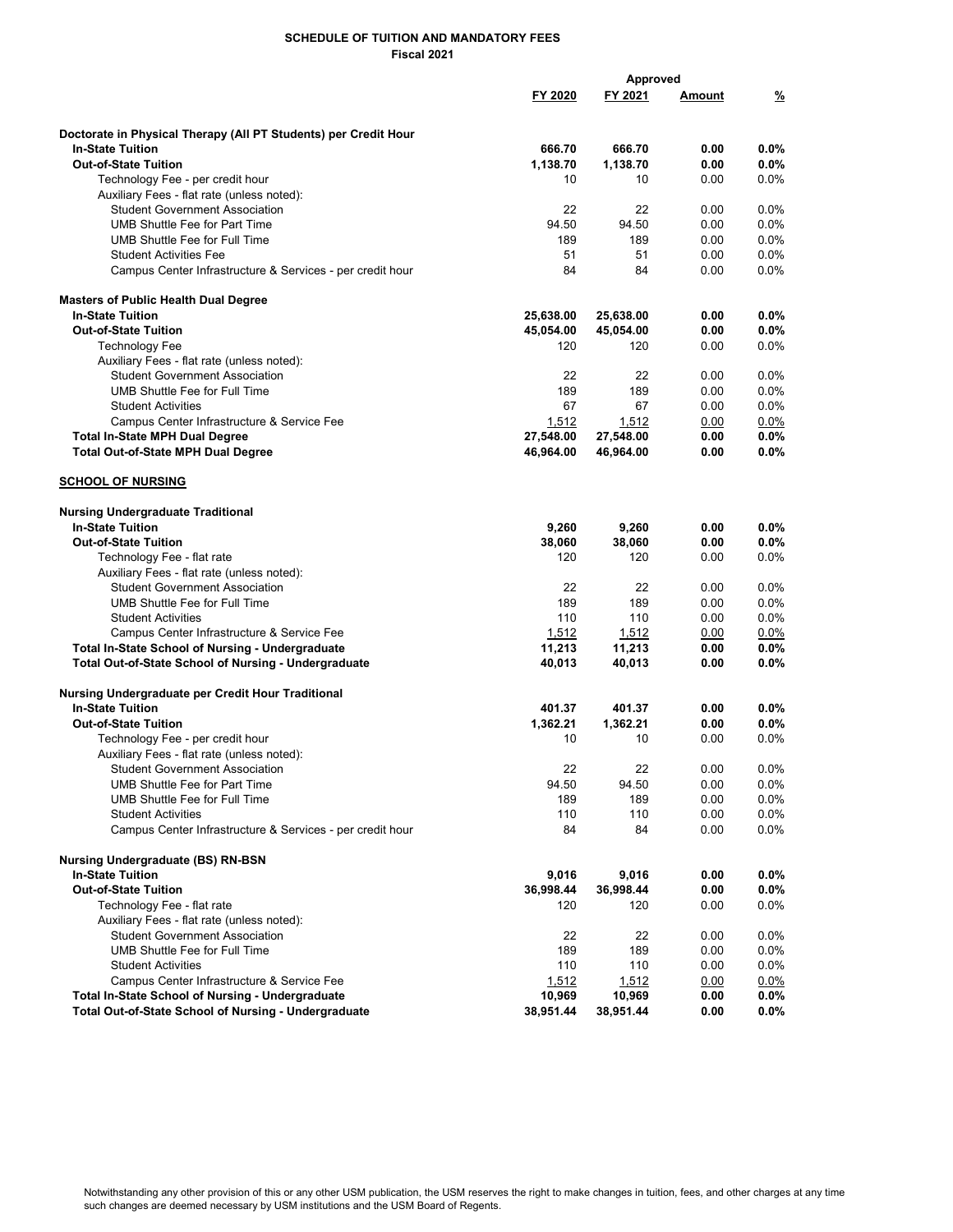|                                                                         |          | Approved  |               |               |
|-------------------------------------------------------------------------|----------|-----------|---------------|---------------|
|                                                                         | FY 2020  | FY 2021   | <u>Amount</u> | $\frac{9}{2}$ |
|                                                                         |          |           |               |               |
|                                                                         |          |           |               |               |
| Nursing Undergraduate per Credit Hour (BS) RN-BSN                       |          |           |               |               |
| <b>In-State Tuition</b>                                                 | 393.90   | 393.90    | 0.00          | $0.0\%$       |
| <b>Out-of-State Tuition</b>                                             | 1,325.06 | 1,325.06  | 0.00          | $0.0\%$       |
| Technology Fee - per credit hour                                        | 10       | 10        | 0.00          | $0.0\%$       |
| Auxiliary Fees - flat rate (unless noted):                              |          |           |               |               |
| <b>Student Government Association</b>                                   | 22       | 22        | 0.00          | $0.0\%$       |
| <b>UMB Shuttle Fee for Part Time</b>                                    | 94.50    | 94.50     | 0.00          | 0.0%          |
| UMB Shuttle Fee for Full Time                                           | 189      | 189       | 0.00          | 0.0%          |
| <b>Student Activities</b>                                               | 110      | 110       | 0.00          | $0.0\%$       |
| Campus Center Infrastructure & Services - per credit hour               | 84       | 84        | 0.00          | $0.0\%$       |
|                                                                         |          |           |               |               |
| Online Undergraduate (BS) RN-BSN***                                     |          |           |               |               |
| <b>In-State Tuition</b>                                                 |          | 9,196     | N/A           | N/A           |
| <b>Out-of-State Tuition</b>                                             |          | 37,738.44 | N/A           | N/A           |
| Technology Fee - flat rate                                              |          | 120       | N/A           | N/A           |
| Auxiliary Fees - flat rate (unless noted):                              |          |           |               |               |
| <b>Student Government Association</b>                                   |          | 22        | N/A           | N/A           |
| <b>Student Activities</b>                                               |          | 110       | N/A           | N/A           |
| Off Campus Student Services Fee                                         |          | 300       | N/A           | N/A           |
| Total In-State School of Nursing - Online Undergraduate (BS) RN-BSN     |          | 9,748     | N/A           | N/A           |
| Total Out-of-State School of Nursing - Online Undergraduate (BS) RN-BSN |          | 38,290.44 | N/A           | N/A           |
|                                                                         |          |           |               |               |
| Online Undergraduate per Credit Hour (BS) RN-BSN****                    |          |           |               |               |
| <b>In-State Tuition</b>                                                 |          | 401.70    | N/A           | N/A           |
| <b>Out-of-State Tuition</b>                                             |          | 1,351.60  | N/A           | N/A           |
| Technology Fee - per credit hour, max \$60                              |          | 10        | N/A           | N/A           |
| Auxiliary Fees - flat rate (unless noted):                              |          |           |               |               |
| <b>Student Government Association</b>                                   |          | 22        | N/A           | N/A           |
| <b>Student Activities</b>                                               |          | 110       | N/A           | N/A           |
| Off Campus Student Services Fee (per credit, max \$300)                 |          | 25        | N/A           | N/A           |
|                                                                         |          |           |               |               |
| <b>Nursing Masters CNL per Credit Hour</b>                              |          |           |               |               |
| <b>In-State Tuition</b>                                                 | 792      | 792       | 0.00          | $0.0\%$       |
| <b>Out-of-State Tuition</b>                                             | 1,465.50 | 1,465.50  | 0.00          | $0.0\%$       |
| Technology Fee - per credit hour                                        | 10       | 10        | 0.00          | 0.0%          |
| Auxiliary Fees - flat rate (unless noted):                              |          |           |               |               |
| <b>Student Government Association</b>                                   | 22       | 22        | 0.00          | 0.0%          |
| UMB Shuttle Fee for Part Time                                           | 94.50    | 94.50     | 0.00          | $0.0\%$       |
| UMB Shuttle Fee for Full Time                                           | 189      | 189       | 0.00          | $0.0\%$       |
| <b>Student Activities</b>                                               | 90       | 90        | 0.00          | $0.0\%$       |
| Campus Center Infrastructure & Services - per credit hour               | 84       | 84        | 0.00          | 0.0%          |
|                                                                         |          |           |               |               |
| Nursing Masters Other per Credit Hour                                   |          |           |               |               |
| <b>In-State Tuition</b>                                                 | 824      | 824       | 0.00          | $0.0\%$       |
| <b>Out-of-State Tuition</b>                                             | 1,460.68 | 1,460.68  | 0.00          | 0.0%          |
| Technology Fee - per credit hour                                        | 10       | 10        | 0.00          | 0.0%          |
| Auxiliary Fees - flat rate (unless noted):                              |          |           |               |               |
| <b>Student Government Association</b>                                   | 22       | 22        | 0.00          | 0.0%          |
| <b>UMB Shuttle Fee for Part Time</b>                                    | 94.50    | 94.50     | 0.00          | 0.0%          |
| <b>UMB Shuttle Fee for Full Time</b>                                    | 189      | 189       | 0.00          | $0.0\%$       |
| <b>Student Activities</b>                                               | 90       | 90        | 0.00          | $0.0\%$       |
| Campus Center Infrastructure & Services - per credit hour               | 84       | 84        | 0.00          | 0.0%          |
|                                                                         |          |           |               |               |
| Nursing Ph D per Credit Hour                                            |          |           |               |               |
| <b>In-State Tuition</b>                                                 | 824      | 824       | 0.00          | $0.0\%$       |
| <b>Out-of-State Tuition</b>                                             | 1,460.68 | 1,460.68  | 0.00          | 0.0%          |
| Technology Fee - per credit hour                                        | 10       | 10        | 0.00          | $0.0\%$       |
|                                                                         |          |           |               |               |
| Auxiliary Fees - flat rate (unless noted):                              |          |           |               |               |
| <b>Student Government Association</b>                                   | 22       | 22        | 0.00          | $0.0\%$       |
| <b>UMB Shuttle Fee for Part Time</b>                                    | 94.50    | 94.50     | 0.00          | 0.0%          |
| UMB Shuttle Fee for Full Time                                           | 189      | 189       | 0.00          | 0.0%          |
| <b>Student Activities</b>                                               | 90       | 90        | 0.00          | 0.0%          |
| Campus Center Infrastructure & Services - per credit hour               | 84       | 84        | 0.00          | 0.0%          |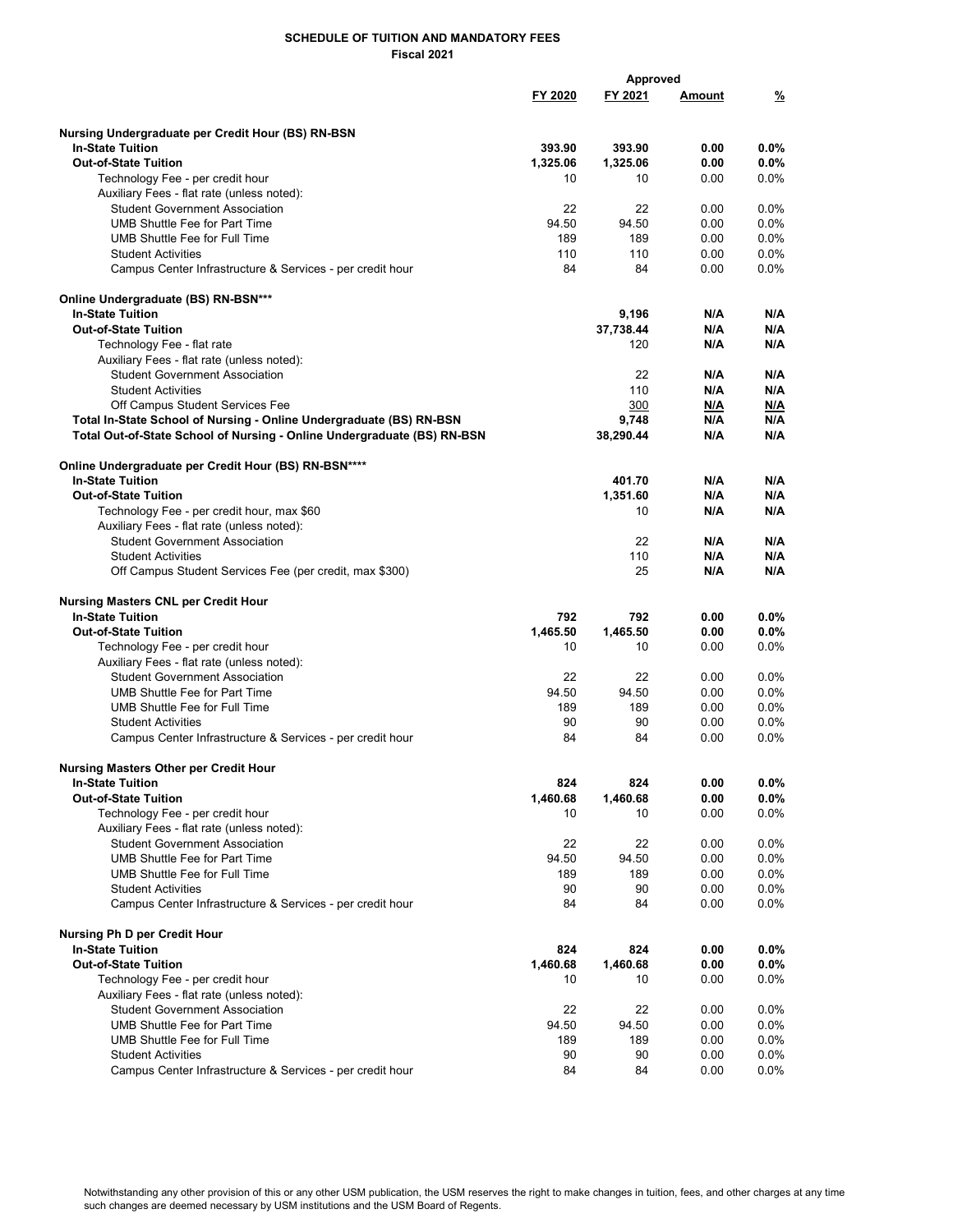|                                                                                      |           | <b>Approved</b> |               |               |  |  |
|--------------------------------------------------------------------------------------|-----------|-----------------|---------------|---------------|--|--|
|                                                                                      | FY 2020   | FY 2021         | <u>Amount</u> | $\frac{9}{2}$ |  |  |
|                                                                                      |           |                 |               |               |  |  |
| <b>Nursing DNP per Credit Hour</b><br><b>In-State Tuition</b>                        | 824       | 824             | 0.00          | $0.0\%$       |  |  |
| <b>Out-of-State Tuition</b>                                                          | 1,460.68  | 1.460.68        | 0.00          | 0.0%          |  |  |
| Technology Fee - per credit hour                                                     | 10        | 10              | 0.00          | 0.0%          |  |  |
| Auxiliary Fees - flat rate (unless noted):                                           |           |                 |               |               |  |  |
| <b>Student Government Association</b>                                                | 22        | 22              | 0.00          | 0.0%          |  |  |
| UMB Shuttle Fee for Part Time                                                        | 94.50     | 94.50           | 0.00          | 0.0%          |  |  |
| UMB Shuttle Fee for Full Time                                                        | 189       | 189             | 0.00          | 0.0%          |  |  |
| <b>Student Activities flat rate</b>                                                  | 90        | 90              | 0.00          | 0.0%          |  |  |
| Campus Center Infrastructure & Services - per credit hour                            | 84        | 84              | 0.00          | 0.0%          |  |  |
| Nursing - Masters ONLINE - INFORMATICS (per Credit Hour)                             |           |                 |               |               |  |  |
| <b>In-State Tuition</b>                                                              | 824       | 824             | 0.00          | $0.0\%$       |  |  |
| <b>Out-of-State Tuition</b>                                                          | 1,460.68  | 1,460.68        | 0.00          | 0.0%          |  |  |
| Technology Fee - per credit hour                                                     | 10        | 10              | 0.00          | 0.0%          |  |  |
| Auxiliary Fees - flat rate (unless noted):                                           |           |                 |               |               |  |  |
| <b>Student Government Association</b>                                                | 22        | 22              | 0.00          | 0.0%          |  |  |
| <b>Student Activities</b>                                                            | 90        | 90              | 0.00          | 0.0%          |  |  |
| Off Campus Student Serves Fee (per credit hour)                                      | 25        | 25              | 0.00          | 0.0%          |  |  |
| Nursing - Masters ONLINE - HEALTH SERVICES LEADERSHIP & MANAGEMENT (per Credit Hour) |           |                 |               |               |  |  |
| <b>In-State Tuition</b>                                                              | 824       | 824             | 0.00          | $0.0\%$       |  |  |
| <b>Out-of-State Tuition</b>                                                          | 1,460.68  | 1,460.68        | 0.00          | $0.0\%$       |  |  |
| Technology Fee - per credit hour                                                     | 10        | 10              | 0.00          | 0.0%          |  |  |
| Auxiliary Fees - flat rate (unless noted):                                           |           |                 |               |               |  |  |
| <b>Student Government Association</b>                                                | 22        | 22              | 0.00          | 0.0%          |  |  |
| <b>Student Activities</b>                                                            | 90        | 90              | 0.00          | 0.0%          |  |  |
| Off Campus Student Serves Fee (per credit hour)*                                     | 25        | 25              | 0.00          | 0.0%          |  |  |
| <b>School of Nursing Shady Grove Campus</b>                                          |           |                 |               |               |  |  |
| <b>Traditional BSN Program</b>                                                       |           |                 |               |               |  |  |
| <b>In-State Tuition</b>                                                              | 9,260.00  | 9,260.00        | 0.00          | 0.0%          |  |  |
| <b>Out-of-State Tuition</b>                                                          | 38,060.00 | 38,060.00       | 0.00          | $0.0\%$       |  |  |
| Technology Fee - per credit hour                                                     | 120       | 120             | 0.00          | 0.0%          |  |  |
| Auxiliary Fees - flat rate (unless noted):                                           |           |                 |               |               |  |  |
| <b>Student Government Association</b>                                                | 22        | 22              | 0.00          | $0.0\%$       |  |  |
| <b>USG Auxiliary fee</b>                                                             | 696       | 696             | 0.00          | 0.0%          |  |  |
| <b>USG Facilities</b>                                                                | 42        | 42              | 0.00          | 0.0%          |  |  |
| <b>Student Activities</b>                                                            | 110       | 110             | 0.00          | $0.0\%$       |  |  |
| Off Campus Center Student Services fee                                               | 300       | 300             | 0.00          | $0.0\%$       |  |  |
| <b>Total In-State School of Nursing</b>                                              | 10,550    | 10,550          | 0.00          | $0.0\%$       |  |  |
| <b>Total Out-of-State School of Nursing</b>                                          | 39,350    | 39,350          | 0.00          | $0.0\%$       |  |  |
| Undergraduate Per Credit Hour Traditional<br><b>In-State Tuition</b>                 | 401.00    | 401.00          | 0.00          | $0.0\%$       |  |  |
| <b>Out-of-State Tuition</b>                                                          | 1,362.00  | 1,362.00        | 0.00          | $0.0\%$       |  |  |
| Technology Fee - per credit hour                                                     | 10        | 10              | 0.00          | 0.0%          |  |  |
| Auxiliary Fees - flat rate (unless noted):                                           |           |                 |               |               |  |  |
| <b>Student Government Association</b>                                                | 22        | 22              | 0.00          | 0.0%          |  |  |
| <b>USG Auxiliary fee</b>                                                             | 29.13     | 29.13           | 0.00          | 0.0%          |  |  |
| <b>USG Facilities</b>                                                                | 21        | 21              | 0.00          | 0.0%          |  |  |
| <b>Student Activities</b>                                                            | 110       | 110             | 0.00          | 0.0%          |  |  |
| Off Campus Center Student Services fee - per credit hour                             | 25        | 25              | 0.00          | 0.0%          |  |  |
|                                                                                      |           |                 |               |               |  |  |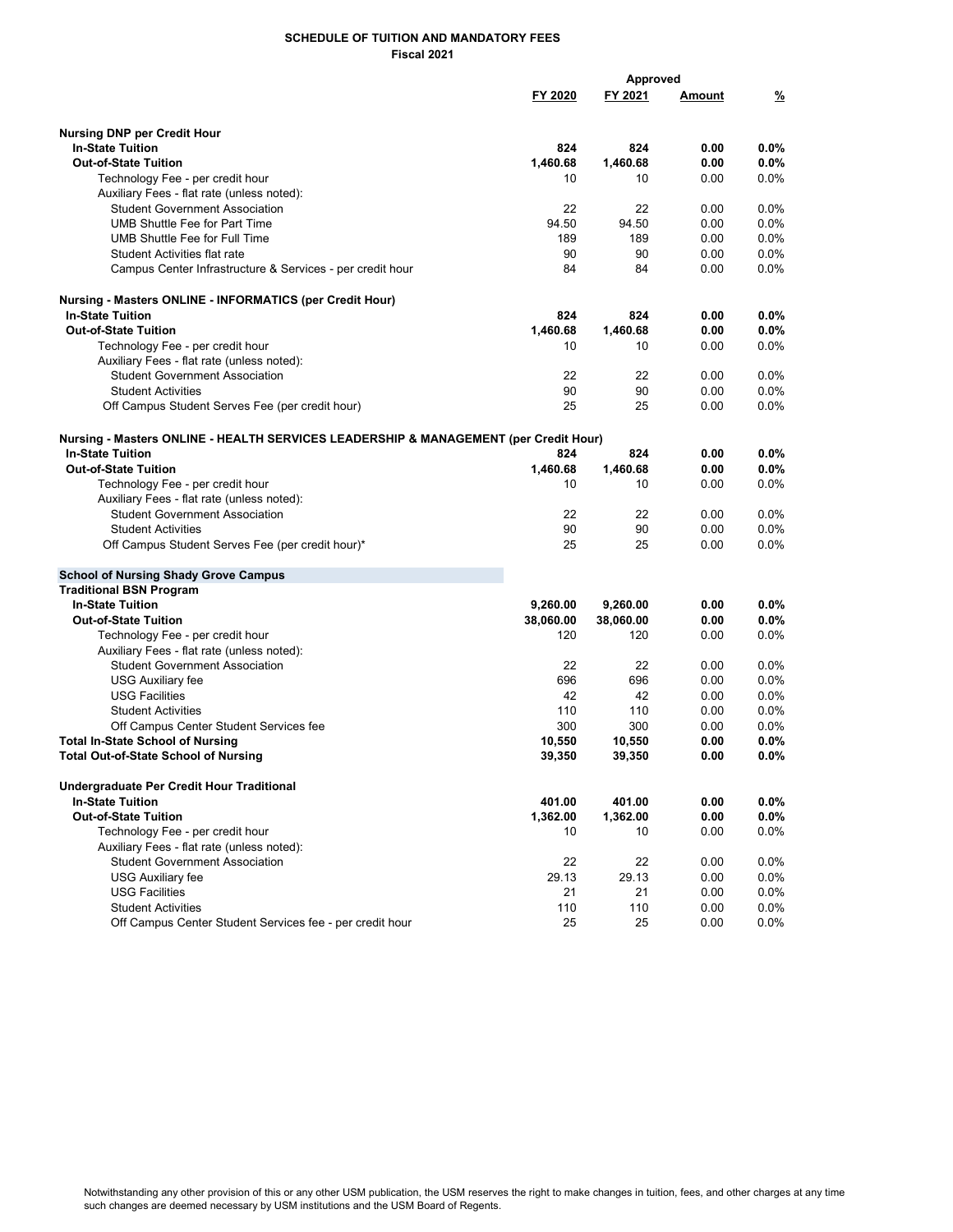|                                                                                        | Approved           |                    |               |                    |  |
|----------------------------------------------------------------------------------------|--------------------|--------------------|---------------|--------------------|--|
|                                                                                        | FY 2020            | <u>FY 2021</u>     | <u>Amount</u> | %                  |  |
|                                                                                        |                    |                    |               |                    |  |
| Undergraduate (BS) RN-BSN                                                              |                    |                    |               |                    |  |
| <b>In-State Tuition</b>                                                                | 9,016.00           | 9,016.00           | 0.00          | 0.0%               |  |
| <b>Out-of-State Tuition</b>                                                            | 36,998.00          | 36,998.00          | 0.00          | $0.0\%$            |  |
| Technology Fee - per credit hour                                                       | 120                | 120                | 0.00          | 0.0%               |  |
| Auxiliary Fees - flat rate (unless noted):                                             |                    |                    |               |                    |  |
| <b>Student Government Association</b>                                                  | 22<br>696          | 22<br>696          | 0.00<br>0.00  | 0.0%<br>$0.0\%$    |  |
| <b>USG Auxiliary fee</b><br><b>USG Facilities</b>                                      | 42                 | 42                 | 0.00          | 0.0%               |  |
| <b>Student Activities</b>                                                              | 110                | 110                | 0.00          | $0.0\%$            |  |
| Off Campus Center Student Services fee                                                 | 300                | 300                | 0.00          | 0.0%               |  |
| <b>Total In-State School of Nursing</b>                                                | 10,306             | 10,306             | 0.00          | $0.0\%$            |  |
| <b>Total Out-of-State School of Nursing</b>                                            | 38,288             | 38,288             | 0.00          | $0.0\%$            |  |
|                                                                                        |                    |                    |               |                    |  |
| Undergraduate Per Credit Hour RN-BSN                                                   |                    |                    |               |                    |  |
| <b>In-State Tuition</b><br><b>Out-of-State Tuition</b>                                 | 394.00<br>1,325.00 | 394.00             | 0.00<br>0.00  | $0.0\%$<br>0.0%    |  |
| Technology Fee - per credit hour                                                       | 10                 | 1,325.00<br>10     | 0.00          | 0.0%               |  |
| Auxiliary Fees - flat rate (unless noted):                                             |                    |                    |               |                    |  |
| <b>Student Government Association</b>                                                  | 22                 | 22                 | 0.00          | 0.0%               |  |
| <b>USG Auxiliary fee</b>                                                               | 29.13              | 29.13              | 0.00          | 0.0%               |  |
| <b>USG Facilities</b>                                                                  | 21                 | 21                 | 0.00          | 0.0%               |  |
| <b>Student Activities</b>                                                              | 110                | 110                | 0.00          | 0.0%               |  |
| Off Campus Center Student Services fee - per credit hour                               | 25                 | 25                 | 0.00          | $0.0\%$            |  |
|                                                                                        |                    |                    |               |                    |  |
| <b>Nursing DNP Per Credit Hour</b><br><b>In-State Tuition</b>                          | 824.00             |                    | 0.00          |                    |  |
| <b>Out-of-State Tuition</b>                                                            | 1,461.00           | 824.00<br>1,461.00 | 0.00          | $0.0\%$<br>0.0%    |  |
| Technology Fee - per credit hour                                                       | 10                 | 10                 | 0.00          | 0.0%               |  |
| Auxiliary Fees - flat rate (unless noted):                                             |                    |                    |               |                    |  |
| <b>Student Government Association</b>                                                  | 22                 | 22                 | 0.00          | 0.0%               |  |
| <b>USG Auxiliary fee</b>                                                               | 21.84              | 21.84              | 0.00          | 0.0%               |  |
| <b>USG Facilities</b>                                                                  | 21.00              | 21.00              | 0.00          | $0.0\%$            |  |
| <b>Student Activities</b>                                                              | 90                 | 90                 | 0.00          | 0.0%               |  |
| Off Campus Center Student Services fee - per credit hour                               | 25                 | 25                 | 0.00          | 0.0%               |  |
| Online Undergraduate (BS) RN-BSN*****                                                  |                    |                    |               |                    |  |
| <b>In-State Tuition</b>                                                                |                    | 9,196              | N/A           | N/A                |  |
| <b>Out-of-State Tuition</b>                                                            |                    | 37,738.44          | N/A           | N/A                |  |
| Technology Fee - flat rate                                                             |                    | 120                | N/A           | N/A                |  |
| Auxiliary Fees - flat rate (unless noted):                                             |                    |                    |               |                    |  |
| <b>Student Government Association</b>                                                  |                    | 22                 | N/A           | N/A                |  |
| <b>Student Activities</b>                                                              |                    | 110                | N/A           | N/A                |  |
| Off Campus Student Services Fee                                                        |                    | 300                | N/A           | N/A                |  |
| Total In-State School of Nursing - Online Undergraduate (BS) RN-BSN                    |                    | 9,748.00           | N/A           | N/A                |  |
| Total Out-of-State School of Nursing - Online Undergraduate (BS) RN-BSN                |                    | 38,290.44          | N/A           | N/A                |  |
| Online Undergraduate per Credit Hour (BS) RN-BSN******                                 |                    |                    |               |                    |  |
| <b>In-State Tuition</b>                                                                |                    | 401.70             | N/A           | N/A                |  |
| <b>Out-of-State Tuition</b>                                                            |                    | 1,351.60           | N/A           | N/A                |  |
| Technology Fee - per credit hour                                                       |                    | 10                 | N/A           | N/A                |  |
| Auxiliary Fees - flat rate (unless noted):                                             |                    |                    |               |                    |  |
| <b>Student Government Association</b>                                                  |                    | 22                 | N/A           | N/A                |  |
| <b>Student Activities</b>                                                              |                    | 110                | N/A           | N/A                |  |
| Off Campus Student Services Fee (per credit, max \$300)                                |                    | 25                 | N/A           | N/A                |  |
| <b>SCHOOL OF PHARMACY</b>                                                              |                    |                    |               |                    |  |
| <b>Pharmacy D Program</b>                                                              |                    |                    |               |                    |  |
| <b>In-State Tuition</b>                                                                | 26,730             | 26,730             | 0.00          | 0.0%               |  |
| <b>Out-of-State Tuition</b>                                                            | 44,381             | 44,381             | 0.00          | $0.0\%$            |  |
| Technology Fee - flat rate                                                             | 120                | 120                | 0.00          | $0.0\%$            |  |
| Auxiliary Fees - flat rate (unless noted):                                             |                    |                    |               |                    |  |
| <b>Student Government Association</b>                                                  | 22                 | 22                 | 0.00          | $0.0\%$            |  |
| <b>UMB Shuttle Fee for Full Time</b>                                                   | 189                | 189                | 0.00          | $0.0\%$            |  |
| <b>Student Activities</b>                                                              | 67                 | 67                 | 0.00          | $0.0\%$            |  |
| Campus Center Infrastructure & Service Fee<br>Total In-State School of Pharm D Program | 1,512<br>28,640.00 | 1,512<br>28,640.00 | 0.00<br>0.00  | $0.0\%$<br>$0.0\%$ |  |
| Total Out-of-State School of Pharm D Program                                           | 46,291.00          | 46,291.00          | 0.00          | 0.0%               |  |
|                                                                                        |                    |                    |               |                    |  |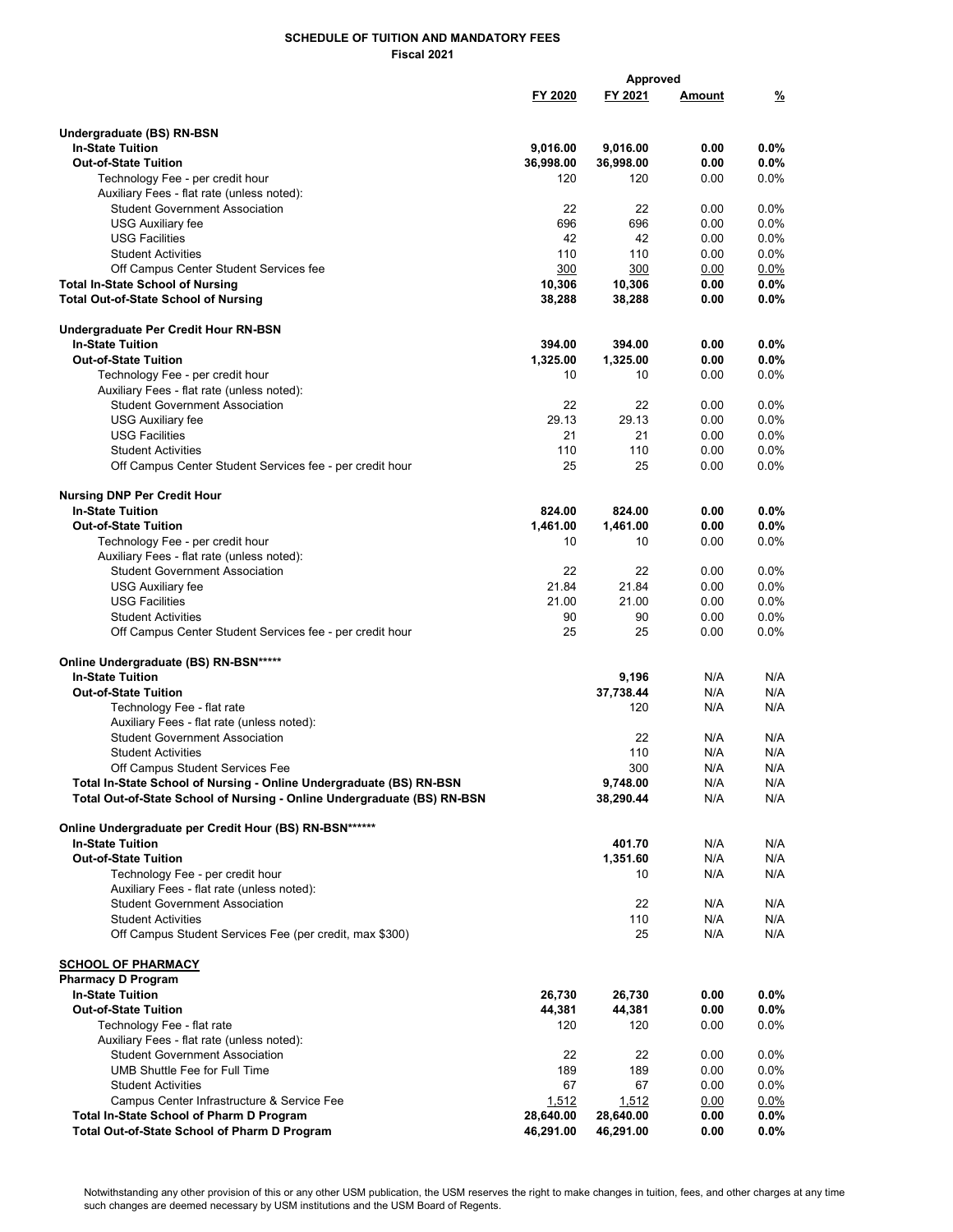|                                                                               |          | <b>Approved</b> |               |               |
|-------------------------------------------------------------------------------|----------|-----------------|---------------|---------------|
|                                                                               | FY 2020  | FY 2021         | <u>Amount</u> | $\frac{9}{2}$ |
|                                                                               |          |                 |               |               |
|                                                                               |          |                 |               |               |
| <b>Pharmacy Graduate - Masters per Credit Hour</b><br><b>In-State Tuition</b> | 728.70   | 728.70          | 0.00          | $0.0\%$       |
| <b>Out-of-State Tuition</b>                                                   | 1,306.70 | 1,306.70        | 0.00          | 0.0%          |
|                                                                               |          |                 |               |               |
| Technology Fee - per credit hour                                              | 10       | 10              | 0.00          | $0.0\%$       |
| Auxiliary Fees - flat rate (unless noted):                                    |          |                 |               |               |
| <b>Student Government Association</b>                                         | 22       | 22              | 0.00          | 0.0%          |
| <b>UMB Shuttle Fee for Part Time</b>                                          | 94.50    | 94.50           | 0.00          | 0.0%          |
| UMB Shuttle Fee for Full Time                                                 | 189      | 189             | 0.00          | $0.0\%$       |
| <b>Student Activities</b>                                                     | 51       | 51              | 0.00          | $0.0\%$       |
| Campus Center Infrastructure & Services - per credit hour                     | 84       | 84              | 0.00          | 0.0%          |
| Pharmacy Graduate - Masters Pharmaceutical Sciences per Credit Hour           |          |                 |               |               |
| <b>In-State Tuition</b>                                                       | 610.70   | 610.70          | 0.00          | $0.0\%$       |
| <b>Out-of-State Tuition</b>                                                   | 765.70   | 765.70          | 0.00          | 0.0%          |
| Technology Fee - per credit hour                                              | 10       | 10              | 0.00          | 0.0%          |
|                                                                               |          |                 |               |               |
| Auxiliary Fees - flat rate (unless noted):                                    |          |                 |               |               |
| <b>Student Government Association</b>                                         | 22       | 22              | 0.00          | $0.0\%$       |
| <b>UMB Shuttle Fee for Part Time</b>                                          | 94.50    | 94.50           | 0.00          | 0.0%          |
| UMB Shuttle Fee for Full Time                                                 | 189      | 189             | 0.00          | $0.0\%$       |
| <b>Student Activities</b>                                                     | 51       | 51              | 0.00          | 0.0%          |
| Campus Center Infrastructure & Services - per credit hour                     | 84       | 84              | 0.00          | 0.0%          |
| Pharmacy Graduate - ONLINE Masters Regulatory Sciences per Credit Hour        |          |                 |               |               |
| <b>In-State Tuition</b>                                                       | 727.70   | 727.70          | 0.00          | $0.0\%$       |
| <b>Out-of-State Tuition</b>                                                   | 877.70   | 877.70          | 0.00          | $0.0\%$       |
| Technology Fee - per credit hour                                              | 10       | 10              | 0.00          | $0.0\%$       |
| Auxiliary Fees - flat rate (unless noted):                                    |          |                 |               |               |
| <b>Student Government Association</b>                                         | 22       | 22              | 0.00          | $0.0\%$       |
|                                                                               |          |                 |               |               |
| <b>Student Activities</b>                                                     | 51       | 51              | 0.00          | 0.0%          |
| Off Campus Student Serves Fee (per credit hour)*                              | 25       | 25              | 0.00          | 0.0%          |
| Pharmacy Graduate - ONLINE Masters PALLIATIVE CARE per Credit Hour            |          |                 |               |               |
| <b>In-State Tuition</b>                                                       | 631.70   | 631.70          | 0.00          | $0.0\%$       |
| <b>Out-of-State Tuition</b>                                                   | 792.70   | 792.70          | 0.00          | $0.0\%$       |
| Technology Fee - per credit hour                                              | 10       | 10              | 0.00          | 0.0%          |
| Auxiliary Fees - flat rate (unless noted):                                    |          |                 |               |               |
| <b>Student Government Association</b>                                         | 22       | 22              | 0.00          | 0.0%          |
| <b>Student Activities</b>                                                     | 51       | 51              | 0.00          | $0.0\%$       |
| Off Campus Student Serves Fee (per credit hour)                               | 25       | 25              | 0.00          | 0.0%          |
|                                                                               |          |                 |               |               |
| Pharmacy Graduate - ONLINE Masters PHARMACOMETRICS (per Cr Hr)                |          |                 |               |               |
| <b>In-State Tuition</b>                                                       | 727.70   | 727.70          | 0.00          | $0.0\%$       |
| <b>Out-of-State Tuition</b>                                                   | 1,305.70 | 1,305.70        | 0.00          | $0.0\%$       |
| Technology Fee - per credit hour                                              | 10       | 10              | 0.00          | 0.0%          |
| Auxiliary Fees - flat rate (unless noted):                                    |          |                 |               |               |
| <b>Student Government Association</b>                                         | 22       | 22              | 0.00          | 0.0%          |
| <b>Student Activities</b>                                                     | 51       | 51              | 0.00          | $0.0\%$       |
| Off Campus Student Serves Fee (per credit hour)*                              | 25       | 25              | 0.00          | 0.0%          |
| Pharmacy Graduate - Ph D per Credit Hour                                      |          |                 |               |               |
| <b>In-State Tuition</b>                                                       | 595.70   | 595.70          |               |               |
|                                                                               |          |                 | 0.00          | $0.0\%$       |
| <b>Out-of-State Tuition</b>                                                   | 1,043.70 | 1,043.70        | 0.00          | 0.0%          |
| Technology Fee - per credit hour                                              | 10       | 10              | 0.00          | $0.0\%$       |
| Auxiliary Fees - flat rate (unless noted):                                    |          |                 |               |               |
| <b>Student Government Association</b>                                         | 22       | 22              | 0.00          | $0.0\%$       |
| <b>UMB Shuttle Fee for Part Time</b>                                          | 94.50    | 94.50           | 0.00          | 0.0%          |
| UMB Shuttle Fee for Full Time                                                 | 189      | 189             | 0.00          | $0.0\%$       |
| <b>Student Activities</b>                                                     | 51       | 51              | 0.00          | 0.0%          |
| Campus Center Infrastructure & Services - per credit hour                     | 84       | 84              | 0.00          | 0.0%          |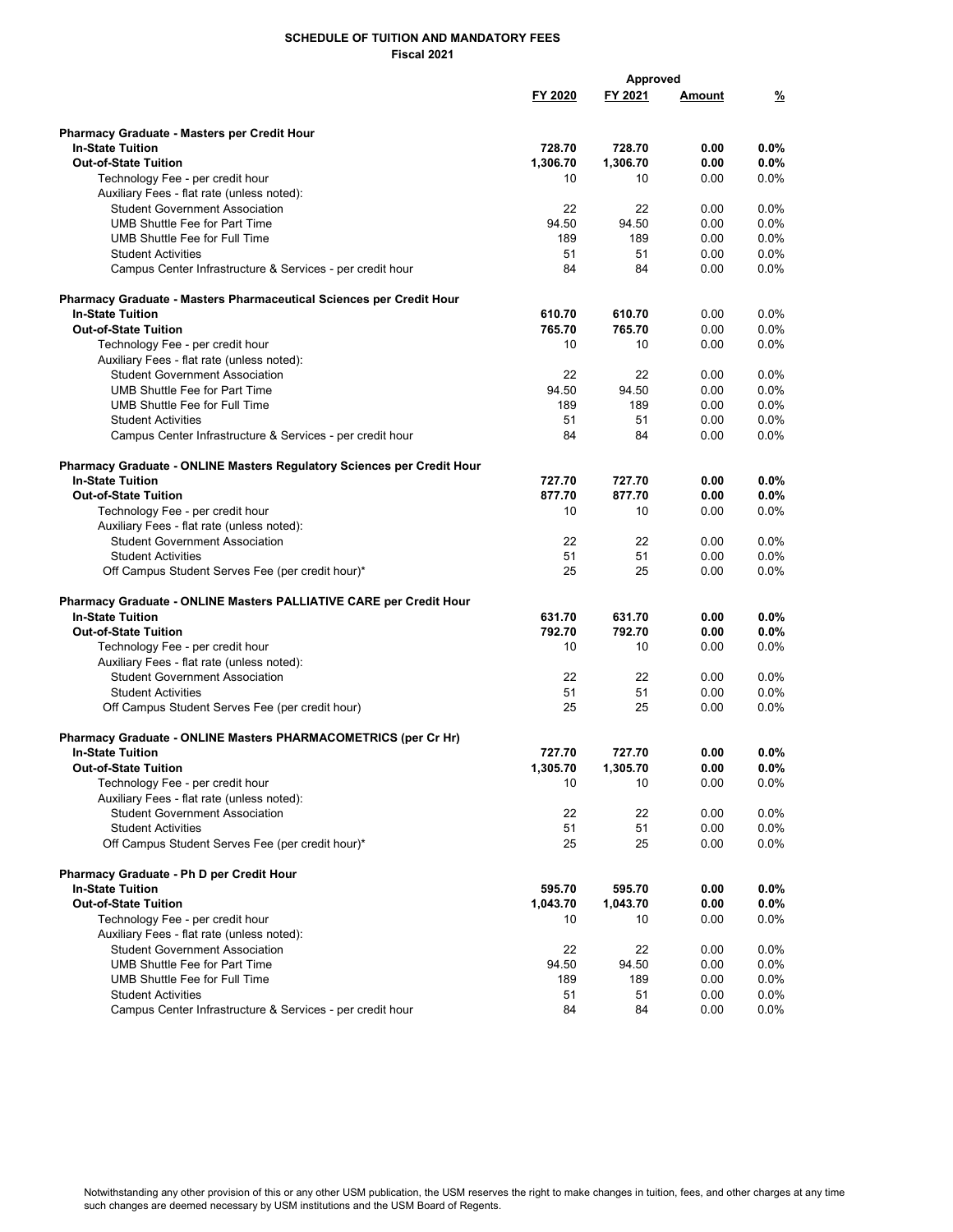|                                                                           | Approved  |           |               |               |
|---------------------------------------------------------------------------|-----------|-----------|---------------|---------------|
|                                                                           | FY 2020   | FY 2021   | <u>Amount</u> | $\frac{9}{2}$ |
|                                                                           |           |           |               |               |
|                                                                           |           |           |               |               |
| <b>Pharm D per Credit Hour</b>                                            |           |           |               |               |
| <b>In-State Tuition</b>                                                   | 1,029.70  | 1,029.70  | 0.00          | $0.0\%$       |
| <b>Out-of-State Tuition</b>                                               | 1,530.70  | 1,530.70  | 0.00          | 0.0%          |
| Technology Fee - per credit hour                                          | 10        | 10        | 0.00          | 0.0%          |
| Auxiliary Fees - flat rate (unless noted):                                |           |           |               |               |
| <b>Student Government Association</b>                                     | 22        | 22        | 0.00          | 0.0%          |
| <b>UMB Shuttle Fee for Part Time</b>                                      | 94.50     | 94.50     | 0.00          | 0.0%          |
| UMB Shuttle Fee for Full Time                                             | 189       | 189       | 0.00          | 0.0%          |
| <b>Student Activities</b>                                                 | 67        | 67        | 0.00          | 0.0%          |
| Campus Center Infrastructure & Services - per credit hour                 | 84        | 84        | 0.00          | $0.0\%$       |
|                                                                           |           |           |               |               |
|                                                                           |           |           |               |               |
| <b>School of Pharmacy Shady Grove Campus</b>                              |           |           |               |               |
| <b>MS IN CANNABIS PROGRAM</b>                                             |           |           |               |               |
| <b>In-State Tuition</b>                                                   | 631.70    | 631.70    | 0.00          | $0.0\%$       |
| <b>Out-of-State Tuition</b>                                               | 792.70    | 792.70    | 0.00          | 0.0%          |
| Technology Fee - per credit hour                                          | 10.00     | 10.00     | 0.00          | 0.0%          |
| Auxiliary Fees - Flat rate (unless noted):                                |           |           |               |               |
|                                                                           |           |           |               |               |
| <b>Student Government Association</b>                                     | 22.00     | 22.00     | 0.00          | $0.0\%$       |
| <b>USG Facilities Fee</b>                                                 | 21.00     | 21.00     | 0.00          | 0.0%          |
| Off Campus Student Services Fee - per credit hour (not to exceed \$60/sem | 25.00     | 25.00     | 0.00          | 0.0%          |
| USG Auxiliary Fee -per credit hour                                        | 21.84     | 21.84     | 0.00          | 0.0%          |
|                                                                           |           |           |               |               |
| PharmD                                                                    |           |           |               |               |
| <b>In-State Tuition</b>                                                   | 26,730.00 | 26,730.00 | 0.00          | 0.0%          |
| <b>Out-of-State Tuition</b>                                               | 44,381.00 | 44,381.00 | 0.00          | $0.0\%$       |
| Technology Fee - per credit hour                                          | 120.00    | 120.00    | 0.00          | 0.0%          |
| Auxiliary Fees - Flat rate (unless noted):                                |           |           |               |               |
| <b>Student Government Association</b>                                     | 22.00     | 22.00     | 0.00          | 0.0%          |
| <b>USG Facilities Fee</b>                                                 | 42.00     | 42.00     | 0.00          | 0.0%          |
| Off Campus Student Services Fee                                           | 300.00    | 300.00    | 0.00          | 0.0%          |
| <b>USG Auxiliary Fee</b>                                                  | 392.00    | 392.00    | 0.00          | 0.0%          |
|                                                                           |           |           |               |               |
| <b>PharmD Per Credit Hour</b>                                             |           |           |               |               |
| <b>In-State Tuition</b>                                                   | 1,029.70  | 1,029.70  | 0.00          | $0.0\%$       |
| <b>Out-of-State Tuition</b>                                               | 1,531.00  | 1,531.00  | 0.00          | 0.0%          |
|                                                                           |           | 10.00     |               | 0.0%          |
| Technology Fee - per credit hour                                          | 10.00     |           | 0.00          |               |
| Auxiliary Fees - Flat rate (unless noted):                                |           |           |               |               |
| <b>Student Government Association</b>                                     | 22.00     | 22.00     | 0.00          | $0.0\%$       |
| <b>USG Facilities Fee</b>                                                 | 21.00     | 21.00     | 0.00          | 0.0%          |
| Off Campus Student Services Fee - per credit hour (not to exceed \$60/sem | 25.00     | 25.00     | 0.00          | 0.0%          |
| USG Auxiliary Fee -per credit hour                                        | 21.84     | 21.84     | 0.00          | 0.0%          |
|                                                                           |           |           |               |               |
| Per Credit Hour                                                           |           |           |               |               |
| <b>Graduate Master's Pharmaceutical Sciences</b>                          |           |           |               |               |
| <b>In-State Tuition</b>                                                   | 611.00    | 611.00    | 0.00          | $0.0\%$       |
| <b>Out-of-State Tuition</b>                                               | 766.00    | 766.00    | 0.00          | $0.0\%$       |
| Technology Fee - per credit hour                                          | 10.00     | 10.00     | 0.00          | 0.0%          |
| Auxiliary Fees - Flat rate (unless noted):                                |           |           |               |               |
| <b>Student Government Association</b>                                     | 22.00     | 22.00     | 0.00          | $0.0\%$       |
| <b>USG Facilities Fee</b>                                                 | 21.00     | 21.00     | 0.00          | 0.0%          |
| Off Campus Student Services Fee - per credit hour (not to exceed \$60/sem | 25.00     | 25.00     | 0.00          | 0.0%          |
| USG Auxiliary Fee -per credit hour                                        | 21.84     | 21.84     | 0.00          | 0.0%          |
|                                                                           |           |           |               |               |
|                                                                           |           |           |               |               |
| <b>SCHOOL OF SOCIAL WORK</b>                                              |           |           |               |               |
| Masters of Social Work Program - Full time                                |           |           |               |               |
| <b>In-State Tuition</b>                                                   | 15,132    | 15,132    | 0.00          | $0.0\%$       |
| <b>Out-of-State Tuition</b>                                               | 32,971    | 32,971    | 0.00          | 0.0%          |
| Technology Fee - flat rate                                                | 120       | 120       | 0.00          | $0.0\%$       |
| Auxiliary Fees - flat rate (unless noted):                                |           |           |               |               |
| <b>Student Government Association</b>                                     | 22        | 22        | 0.00          | 0.0%          |
| <b>UMB Shuttle Fee for Full Time</b>                                      | 189       | 189       | 0.00          | 0.0%          |
| <b>Student Activities</b>                                                 | 63        | 63        | 0.00          | $0.0\%$       |
| Campus Center Infrastructure & Service Fee                                | 1,512     | 1,512     | 0.00          | 0.0%          |
| <b>Total In-State Masters of Social Work</b>                              | 17,038    | 17,038    | 0.00          | 0.0%          |
| <b>Total Out-of-State Masters of Social Work</b>                          | 34,877    | 34,877    | 0.00          | 0.0%          |
|                                                                           |           |           |               |               |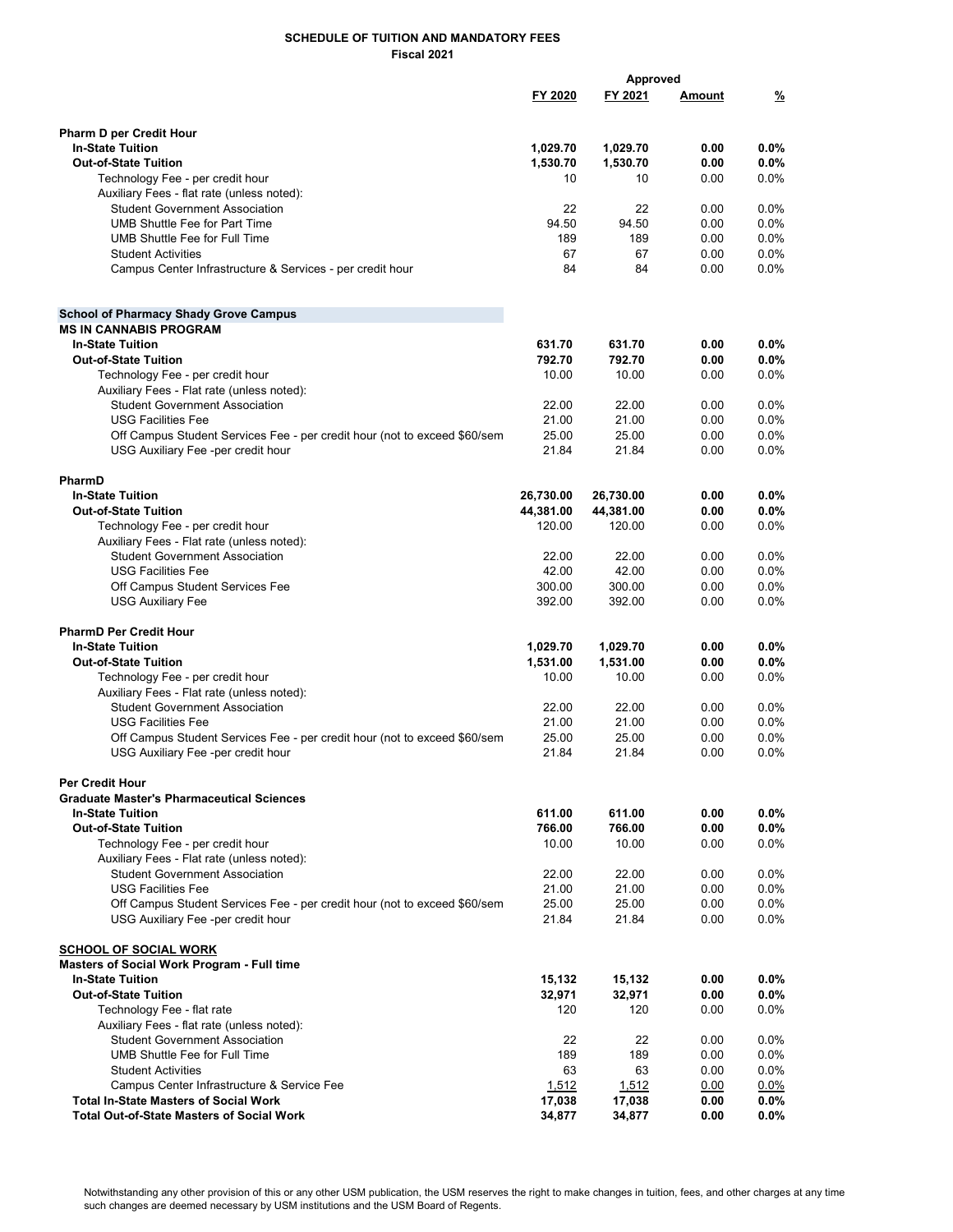|                                                           |          | Approved |               |         |
|-----------------------------------------------------------|----------|----------|---------------|---------|
|                                                           | FY 2020  | FY 2021  | <u>Amount</u> | %       |
|                                                           |          |          |               |         |
|                                                           |          |          |               |         |
| <b>Masters of Social Work - Per Credit Hour</b>           |          |          |               |         |
| <b>In-State Tuition</b>                                   | 728.70   | 728.70   | 0.00          | $0.0\%$ |
| <b>Out-of-State Tuition</b>                               | 1,306.70 | 1,306.70 | 0.00          | 0.0%    |
| Technology Fee - per credit hour                          | 10       | 10       | 0.00          | 0.0%    |
| Auxiliary Fees - flat rate (unless noted):                |          |          |               |         |
| <b>Student Government Association</b>                     | 22       | 22       | 0.00          | 0.0%    |
| <b>UMB Shuttle Fee for Part Time</b>                      | 94.50    | 94.50    | 0.00          | 0.0%    |
| UMB Shuttle Fee for Full Time                             | 189      | 189      | 0.00          | 0.0%    |
| <b>Student Activities</b>                                 | 51       | 51       | 0.00          | 0.0%    |
| Campus Center Infrastructure & Services - per credit hour | 84       | 84       | 0.00          | 0.0%    |
|                                                           |          |          |               |         |
| Social Work - Ph D per Credit Hour                        |          |          |               |         |
| <b>In-State Tuition</b>                                   | 595.70   | 595.70   | 0.00          | $0.0\%$ |
| <b>Out-of-State Tuition</b>                               | 1,043.70 | 1,043.70 | 0.00          | 0.0%    |
| Technology Fee - per credit hour                          | 10       | 10       | 0.00          | $0.0\%$ |
| Auxiliary Fees - flat rate (unless noted):                |          |          |               |         |
| <b>Student Government Association</b>                     | 22       | 22       | 0.00          | 0.0%    |
| <b>UMB Shuttle Fee for Part Time</b>                      | 94.50    | 94.50    |               | 0.0%    |
|                                                           |          |          | 0.00          |         |
| UMB Shuttle Fee for Full Time                             | 189      | 189      | 0.00          | 0.0%    |
| <b>Student Activities</b>                                 | 51       | 51       | 0.00          | 0.0%    |
| Campus Center Infrastructure & Services - per credit hour | 84       | 84       | 0.00          | $0.0\%$ |
|                                                           |          |          |               |         |
| <b>School of Social Work Shady Grove Campus</b>           |          |          |               |         |
| Masters of Social Work Program-Full Time                  |          |          |               |         |
| <b>In-State Tuition</b>                                   | 15,132   | 15,132   | 0.00          | 0.0%    |
| <b>Out-of-State Tuition</b>                               | 32,971   | 32,971   | 0.00          | $0.0\%$ |
| Technology Fee - flat rate                                | 120      | 120      | 0.00          | 0.0%    |
| Auxiliary Fees - flat rate (unless noted):                |          |          |               |         |
| <b>Student Government Association</b>                     | 22       | 22       | 0.00          | 0.0%    |
| <b>USG Auxiliary fee</b>                                  | 392      | 392      | 0.00          | $0.0\%$ |
| <b>USG Facilities fee</b>                                 | 42       | 42       | 0.00          | 0.0%    |
| Off Campus Student Services fee                           | 300      | 300      | 0.00          | $0.0\%$ |
| <b>Total In-State School of Social Work</b>               | 16,008   | 16,008   | 0.00          | $0.0\%$ |
|                                                           |          |          |               |         |
| <b>Total Out-of-State School of Social Work</b>           | 33,847   | 33,847   | 0.00          | $0.0\%$ |
|                                                           |          |          |               |         |
| Masters of Social Work - per Credit Hour                  |          |          |               |         |
| <b>In-State Tuition</b>                                   | 728.70   | 728.70   | 0.00          | 0.0%    |
| <b>Out-of-State Tuition</b>                               | 1,306.70 | 1,306.70 | 0.00          | $0.0\%$ |
| Technology Fee - per credit hour                          | 10       | 10       | 0.00          | 0.0%    |
| Auxiliary Fees - flat rate (unless noted):                |          |          |               |         |
| <b>Student Government Association</b>                     | 22       | 22       | 0.00          | 0.0%    |
| <b>USG Auxiliary fee</b>                                  | 21.84    | 21.84    | 0.00          | $0.0\%$ |
| <b>USG Facilities fee</b>                                 | 21.00    | 21.00    | 0.00          | 0.0%    |
| Off Campus Student Services fee                           | 25       | 25       | 0.00          | 0.0%    |
|                                                           |          |          |               |         |
| <b>GRADUATE SCHOOL</b>                                    |          |          |               |         |
|                                                           |          |          |               |         |
| <b>GRADUATE - MASTERS</b>                                 |          |          |               |         |
| <b>In-State Tuition Per Credit Hour</b>                   | 728.70   | 728.70   | 0.00          | $0.0\%$ |
| <b>Out-of-State Tuition Per Credit Hour</b>               | 1,306.70 | 1,306.70 | 0.00          | $0.0\%$ |
| Technology Fee - per credit hour                          | 10       | 10       | 0.00          | $0.0\%$ |
| Auxiliary Fees - flat rate (unless noted):                |          |          |               |         |
| <b>Student Government Association</b>                     | 22       | 22       | 0.00          | $0.0\%$ |
|                                                           |          |          |               |         |
| <b>UMB Shuttle Fee for Part Time</b>                      | 94.50    | 94.50    | 0.00          | 0.0%    |
| UMB Shuttle Fee for Full Time                             | 189      | 189      | 0.00          | $0.0\%$ |
| <b>Student Activities</b>                                 | 51       | 51       | 0.00          | 0.0%    |
| Campus Center Infrastructure & Services - per credit hour | 84       | 84       | 0.00          | $0.0\%$ |
|                                                           |          |          |               |         |
| <b>GRADUATE - PH D</b>                                    |          |          |               |         |
| <b>In-State Tuition Per Credit Hour</b>                   | 595.70   | 595.70   | 0.00          | $0.0\%$ |
| <b>Out-of-State Tuition Per Credit Hour</b>               | 1,043.70 | 1,043.70 | 0.00          | 0.0%    |
| Technology Fee - per credit hour                          | 10       | 10       | 0.00          | $0.0\%$ |
| Auxiliary Fees - flat rate (unless noted):                |          |          |               |         |
| <b>Student Government Association</b>                     | 22       | 22       | 0.00          | $0.0\%$ |
| <b>UMB Shuttle Fee for Part Time</b>                      | 94.50    | 94.50    | 0.00          | 0.0%    |
| UMB Shuttle Fee for Full Time                             | 189      | 189      | 0.00          | 0.0%    |
| <b>Student Activities</b>                                 | 51       | 51       | 0.00          | $0.0\%$ |
| Campus Center Infrastructure & Services - per credit hour | 84       | 84       | 0.00          | $0.0\%$ |
|                                                           |          |          |               |         |

Notwithstanding any other provision of this or any other USM publication, the USM reserves the right to make changes in tuition, fees, and other charges at any time such changes are deemed necessary by USM institutions and the USM Board of Regents.